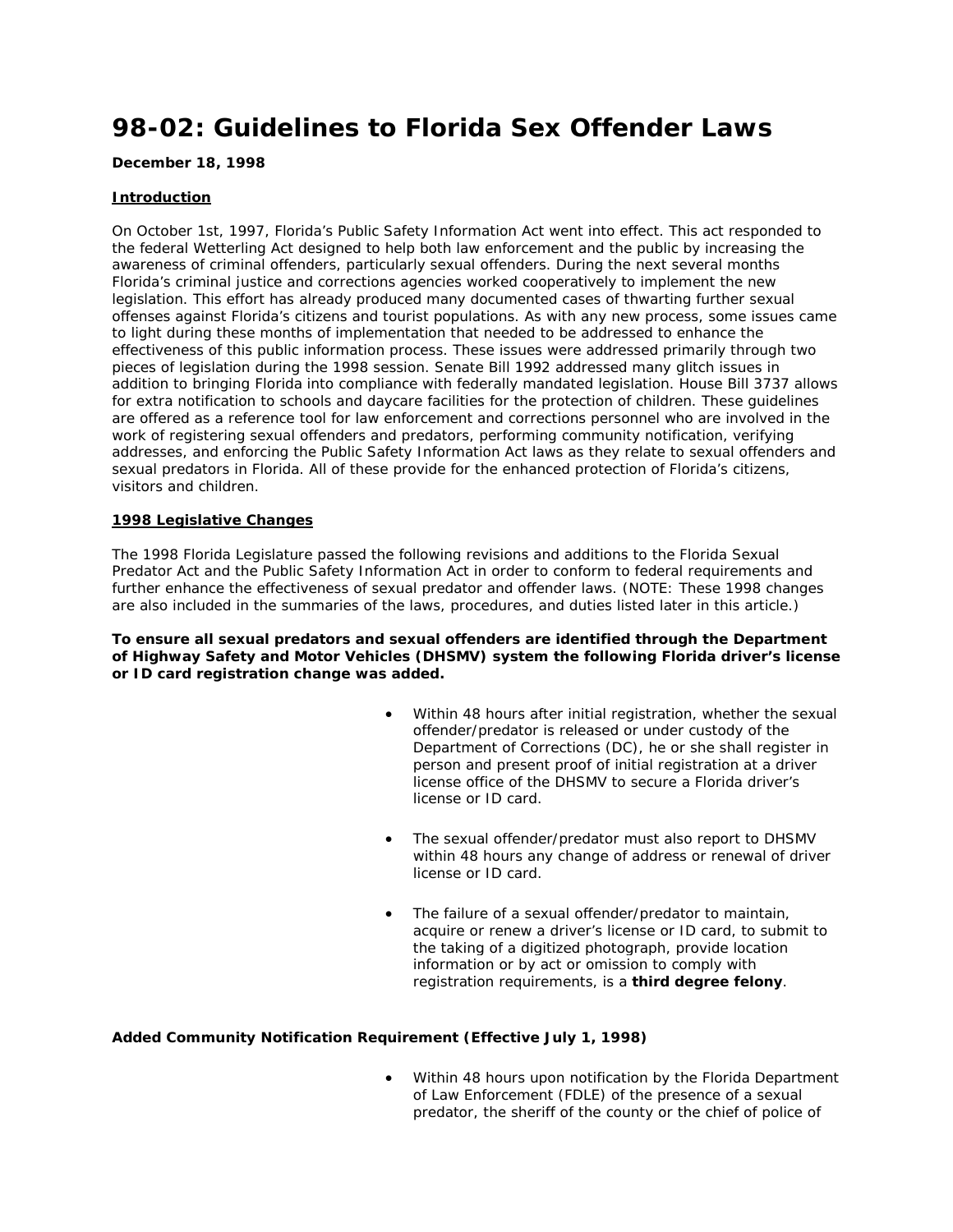the municipality where the sexual predator establishes or maintains a permanent or temporary residence shall notify each licensed day care center, elementary school, middle school and high school within a 1-mile radius of the residence of the sexual predator.

**Local law enforcement's questions concerning registration of out of state offenders and duplication of registrations for sexual predators/offenders as convicted felons led to the following addition.**

> • A person who resides in Florida and who has been designated a sexual predator, a violent sexual predator or another sexual offender designation in another state with requirements to register or be subjected to community or public notification in that state is required **to register as a sexual offender** in the state of Florida. Only when the person provides FDLE with a court order issued by the court that gave the designation as a sexual predator or sexual offender which removes the designation and provided further that the person does not meet the criteria for registration as a sexual predator or sexual offender in the state of Florida, will the person's requirement to register be removed.

#### **Clarification of criminal felon registration regarding sexual predators and offenders**

• A person who has registered as a sexual predator or sexual offender with FDLE or the local sheriff's office is exempt from registering as a convicted felon.

## **Clarification of residence and conviction terms**

- A **temporary residence** is now defined as a place where the person abides, lodges, or resides for a period of 14 or more days in the aggregate during any calendar year and which is not the person's permanent address; for a person whose permanent residence is not in this state, a place where the person is employed, practices a vocation, or is enrolled as a student for any period of time in this state; or a place where the person routinely abides, lodges, or resides for a period of 4 or more consecutive or nonconsecutive days in any month and which is not the person's permanent residence.
- A **permanent residence** is a place where the person abides, lodges, or resides for 14 or more consecutive days.
- **Conviction**: With respect to a person's felony offense, a determination of guilt which is the result of a trial or entry of a plea of guilty or nolo contendere, regardless of whether adjudication is withheld.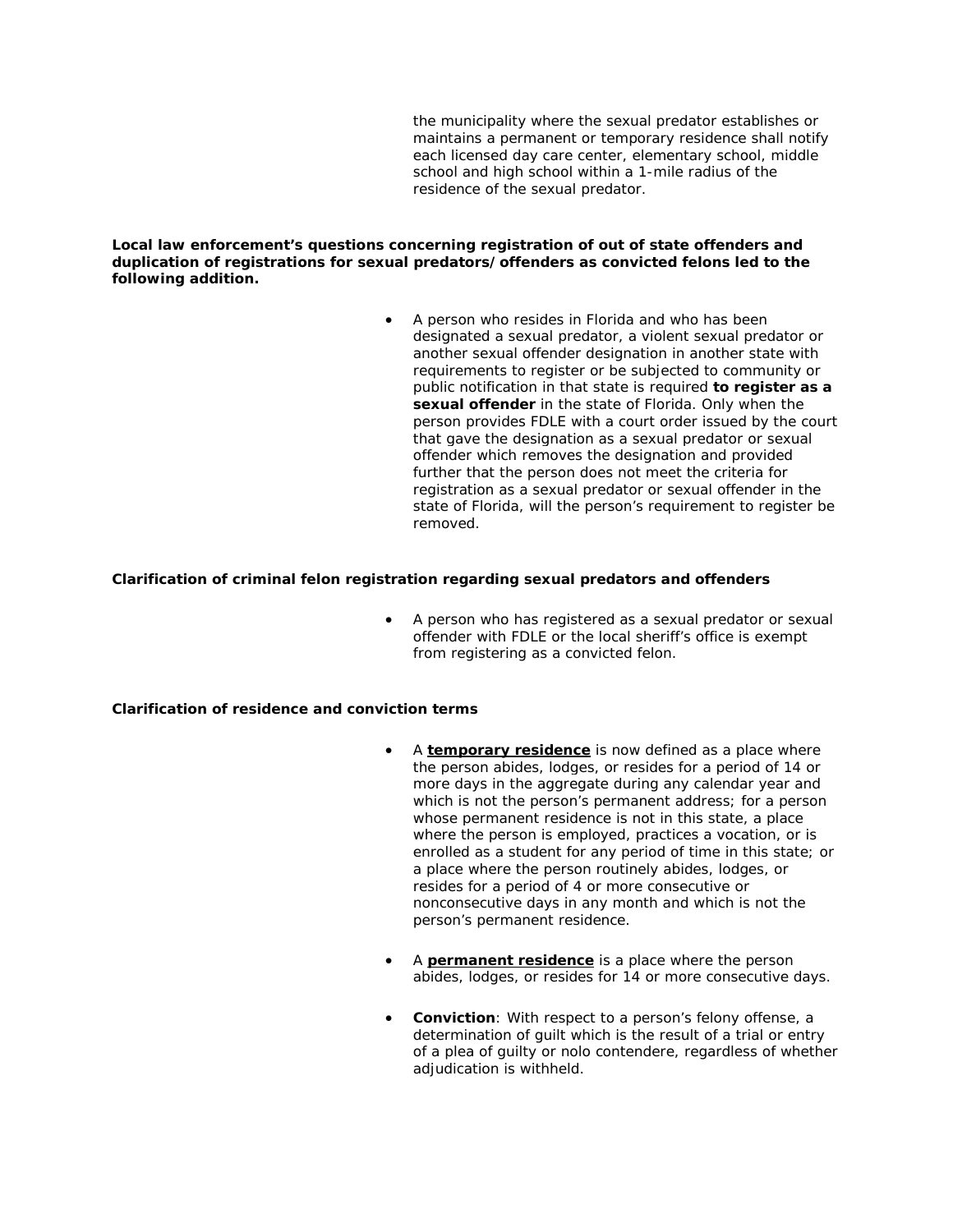**To provide for registration of sexual predators/offenders who are not under the control, care or custody of the Department of Corrections but under the custody of a local law enforcement facility or under federal supervision** 

**Local Jail:**

If the sexual offender/predator is in the custody of a local jail, the custodian of the local jail shall register the sexual offender/predator and forward the registration information to FDLE. The custodian of the local jail shall also take a digitized photograph of the offender and forward the photo to FDLE.

#### **Federal supervision:**

If the sexual offender/predator is under federal supervision, the federal agency responsible for supervising the sexual offender/predator may forward FDLE any information regarding the offender which is consistent with the information provided by the Department of Corrections and may indicate whether use of the information is restricted to law enforcement purposes only or may be used by FDLE for purposes of public notification.

#### **Administrative Probation Revised**

• Effective for an offense committed on or after July 1, 1998, a person is ineligible for placement on administrative probation if the person is sentenced to or is serving a term of probation or community control, regardless of the conviction or adjudication, for committing, or attempting, conspiring, or soliciting to commit, any of the felony offenses described in s. 787.01 or s. 787.02, where the victim is a minor and the defendant is not the victim's parent; s. 787.025; chapter 794; s. 796.03; s. 800.04; s. 825.1025(2)(b); s. 827.071; s. 847.0133; s. 847.0135; or s. 847.0145.

**Mandated terms of probation or community control are now imposed for sexual predators/offenders who are under Department of Corrections custody or control. Conditions imposed under the sex offender laws for probationers or community controllees do not require oral pronouncement at the time of sentencing and shall be considered standard conditions of probation or community control for offenders specified.**

**Verifications of addresses of sexual predators and offenders by FDLE and the Department of Corrections (DC).** 

> • **DC** shall verify addresses of sexual predators/offenders who are under supervision of DC and residing in the community.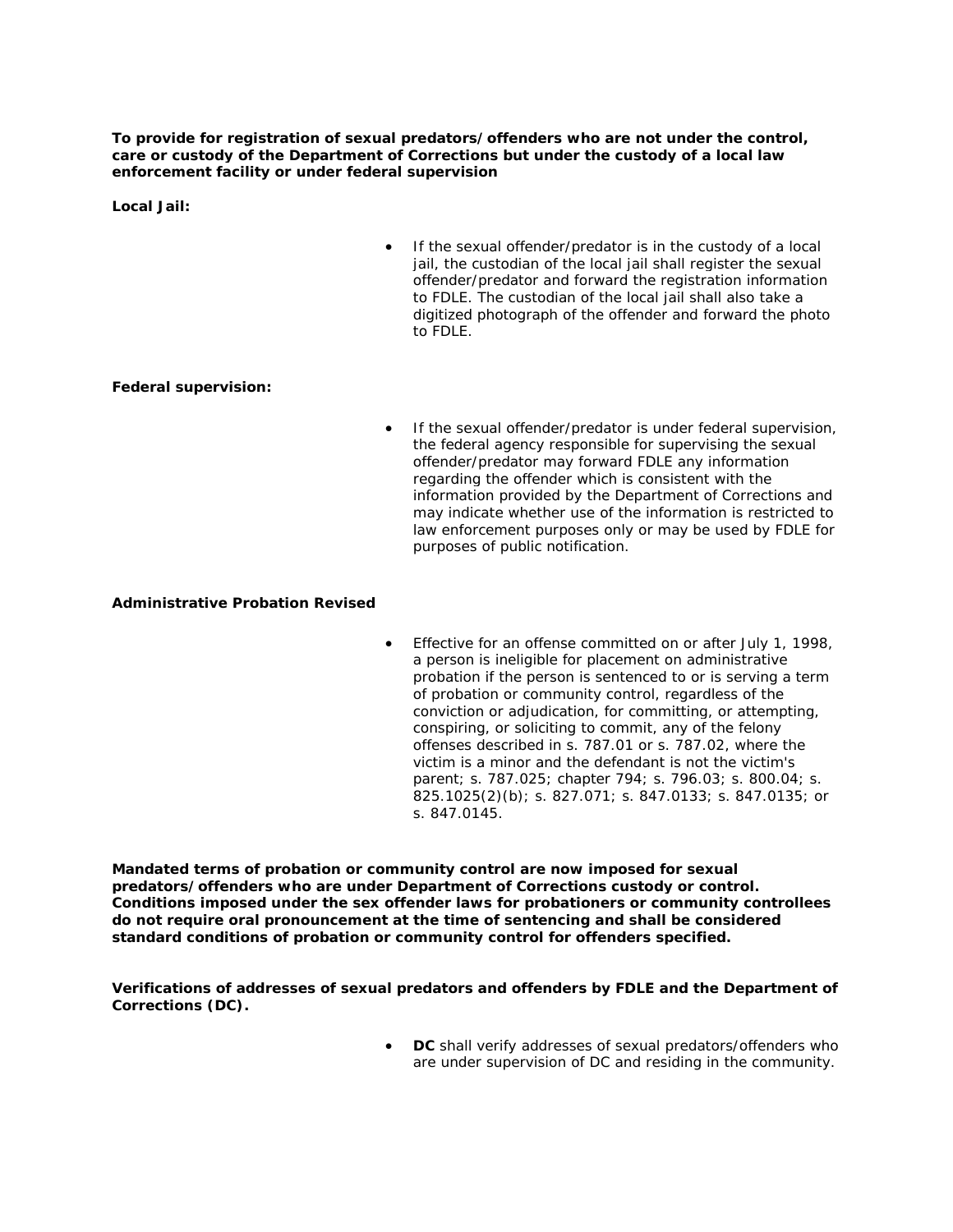• **FDLE** shall verify the addresses of sexual predators/offenders who are not under the care, custody or supervision of DC through quarterly residence verification sweeps for sexual predators and annual certified mailing address verifications for sexual offenders.

**In order to accommodate Florida's growing tourist and mobile populations, residence verifications for mobile homes, houseboats, manufactured homes, trailers, and other vehicles were included in address requirements.**

> • Upon registering, if the sexual predator or sexual offender's place of residence is a motor vehicle, trailer, mobile home or manufactured home, the sexual predator/sexual offender shall provide to FDLE or the sheriff's office a written notice of the vehicle identification number, the license tag number, the registration number, and a description, including color scheme of the motor vehicle, trailer, mobile home or manufactured home. If the sexual offender/predator's residence is a vessel, live-aboard vessel, or houseboat, the offender shall provide to FDLE or the sheriff's department written notice of the hull identification number, the manufacturer's serial number, the name of the vessel, liveaboard vessel, or houseboat; the registration number, and a description including color scheme.

## **Sexual Offender/Predator Designations:**

A sexual predator who was designated a sexual predator by a court before October 1, 1998 and who has been lawfully released from confinement, supervision or sanction for 10 years and has not been arrested for any felony or misdemeanor since release, may petition the court for removal of the designation. A sexual predator or sexual offender who was designated by a court on or after October 1, 1998, and released from supervision or confinement for at least 20 years and has not been arrested for any felony or misdemeanor offense since release, may petition the court for removal of the sexual offender/predator designation.

# **Added Florida Statute Criteria for Sexual Predator Status Designations**

- A capital, life or first-degree felony violation of s.787.01 or s.787.02 (kidnapping of a child under 13 and false imprisonment of a child under 13) where the victim is a minor and the defendant is not the victim's parent.
- Any attempt to commit a capital, life or first-degree felony violation of chapter 794, where the victim is a minor or a violation of a similar law of another jurisdiction.
- Any second-degree or greater felony violation of s. 787.01 or 787.02 where the victim is a minor and the defendant is not the victim's parent.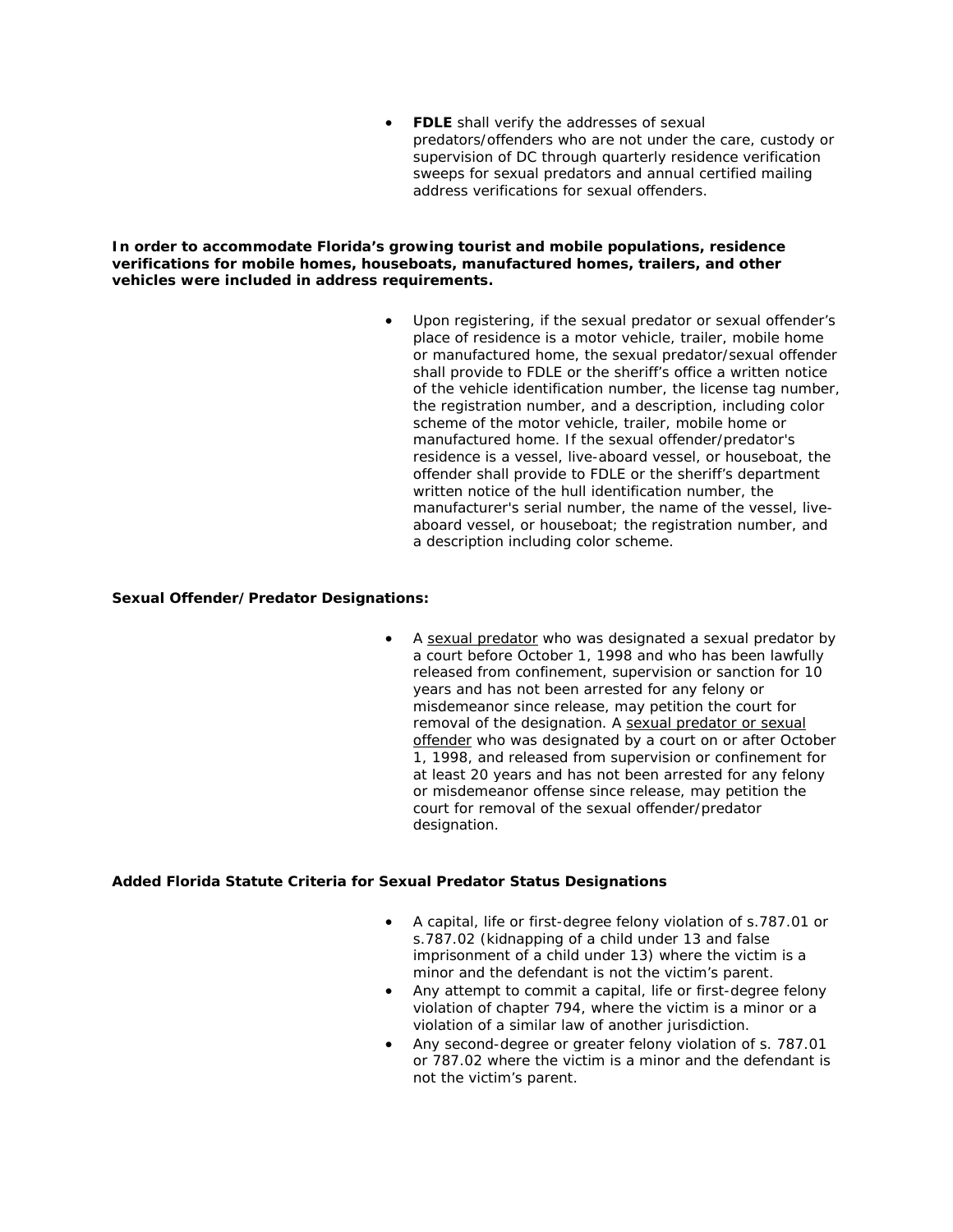- Any second-degree or greater felony violation of s.796.03, procuring a person under the age of 18 for prostitution.
- Any second-degree or greater felony violation of s.825.1025 (2)(b) lewd or lascivious offenses committed upon or in the presence of an elderly person or disabled adult.
- Or a violation of a similar law of another jurisdiction.

## **Immunity from Civil Liability:**

In regard to registered sexual predators and sexual offenders, an elected or appointed official, public employee, school administrator or employee, agency, or any individual or entity acting at the request or upon the direction of any law enforcement agency is immune from civil liability for any damages resulting from the release of information under s.944.607.

#### **Misuse of Public Records:**

Any person who misuses or alters public record information relating to a sexual offender/predator including information displayed by law enforcement agencies on web sites, commits a first-degree misdemeanor.

## **With a considerable number of sexual offenders moving from state to state, a method of keeping track of offenders was addressed in this revision.**

• A sexual predator or sexual offender who intends to establish residence in another state or jurisdiction shall notify the sheriff of the county of current residence or FDLE within 48 hours before the date he or she intends to leave this state to establish residence in another state or jurisdiction. The notification must include the address, municipality, county, and state of intended residence. The sheriff shall notify FDLE of the information received. FDLE shall notify the statewide law enforcement agency or comparable agency, in the intended state or jurisdiction of residence of the sexual predator's intended residence. If the sexual predator or offender later decides to remain in this state, he/she shall within 48 hours after the date upon which the sexual predator indicated he or she would leave this state, notify the sheriff or FDLE, whichever agency the predator initially reported the intended change of residence, of his or her intent to remain in this state. Failure to report intent to remain in the state of Florida is a **second-degree felony**.

**The designation of a person as a sexual predator is neither a sentence nor a punishment but simply a status resulting from the conviction of certain crimes.**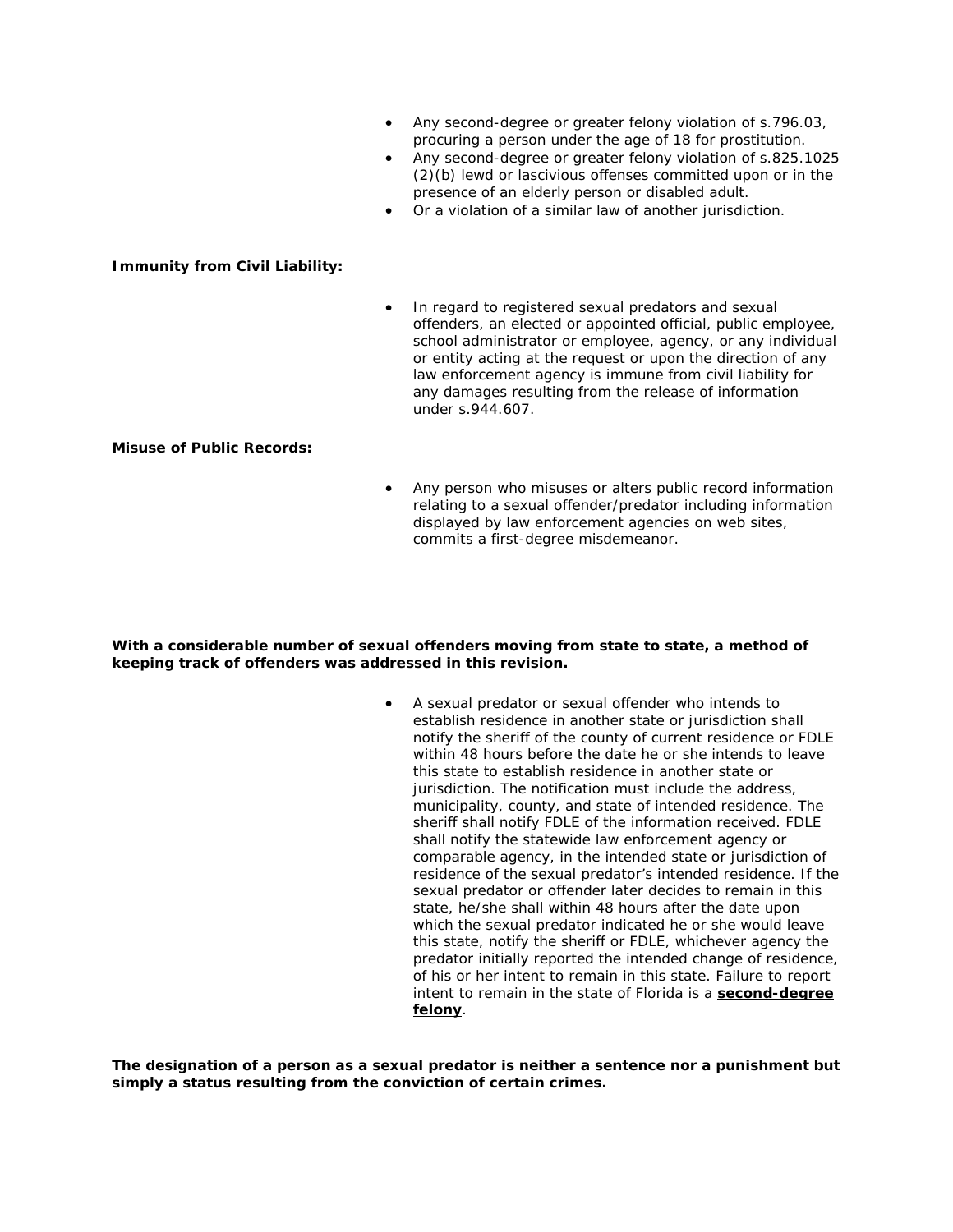#### **Jimmy Ryce Involuntary Civil Commitment for Sexually Violent Predators' Treatment and Care Act. (Chapter 98-84; CS/HB 3327).**

This law amends Chapter 916, Florida Statutes, to address a "small but extremely dangerous number of sexually violent predators…who do not have a mental disease or defect that renders them appropriate for involuntary treatment under the Baker Act…" and who are not good candidates for treatment that would allow them to return safely to the communities. It creates a civil commitment procedure for the long-term care and treatment of sexually violent predators. The law establishes a procedure by which the state attorney can seek to have a sexually violent predator committed in a Children and Family Services facility until such time as the predator is no longer a threat to the public at large if released. The facts supporting such a classification and determination must be proven beyond a reasonable doubt at a trial that can, upon demand, be a six-person jury trial. A yearly review of a committed predator's mental status is mandated and a subject may petition the court for a review of his or her status in order to seek release. Notification of the victim or victim's next-of-kin must be made whenever any committed sexually violent predator is to be released. Specific procedures and options are spelled out law. The law is effective on January 1, 1999.

#### **Notification of Presence of Sexual Predator. (Chapter 98-267; HB 3737).**

Within 48 hours after receiving notification of the presence of a sexual predator, the sheriff of the county or the chief of police of the municipality where the sexual predator establishes or maintains a permanent or temporary residence shall notify each licensed day care center, elementary school, middle school, and high school within a 1-mile radius of the temporary or permanent residence of the sexual predator of the presence of the sexual predator. This law was effective July 1, 1998.

## **SEXUAL PREDATORS**

#### **Qualifications/Obligations**

#### **What Constitutes a Sexual Predator?**

There are two paths of qualifying as a sexual predator in the state of Florida: One way is to commit (on or after October 1,1993) one of the several "one is enough" sexual predator offenses. The second is to commit a "second strike" sexual predator offense (on or after October 1,1993) after having previously been found to have committed one or more of certain other listed sexual offenses.

#### **In either instance, a written finding designating the qualifying individual as a "sexual predator" must be issued from the court to establish the designation of "Sexual Predator."**

For purposes of determining qualifying offenses for sexual predator status, "conviction" means a determination of guilt, which is the result of a trial or the entry of a plea of guilty or nolo contendere, regardless of whether adjudication is withheld. A conviction for a similar offense includes, but is not limited to, a conviction by a federal or military tribunal, including courts-martial conducted by the Armed Forces of the United States, and includes a conviction in any state of the United States.

**The "One is Enough"**

#### **Predator Qualifying Offense**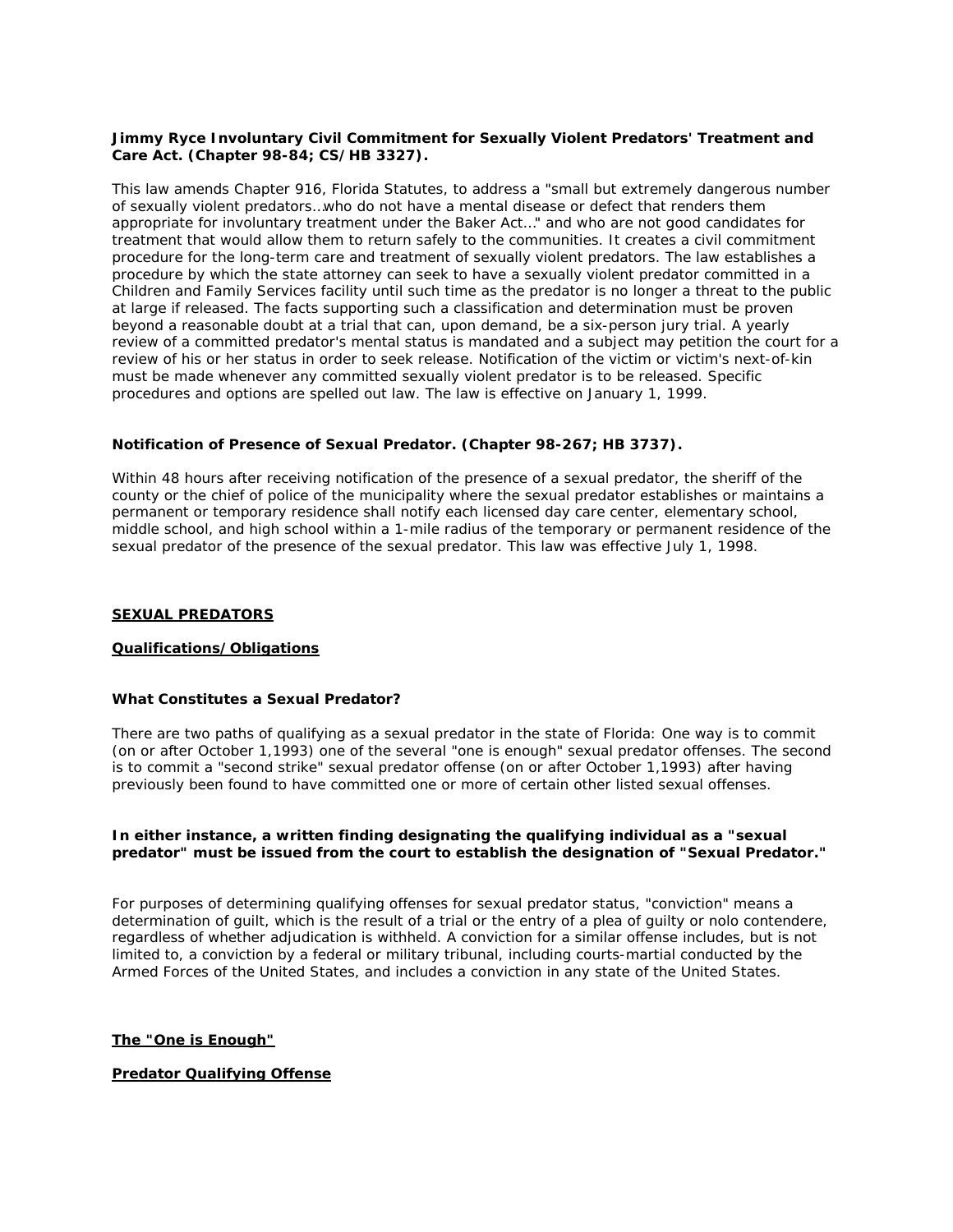A sexual predator is any person who has been convicted or is found to have committed, regardless of adjudication, or who plead nolo contendere or guilty to any of the following offenses which occurred **ON or AFTER October 1, 1993:**

|                                                                    | s. 787.01      | Kidnapping of a<br>child under the age<br>of 13, aggravating<br>circumstances.<br>Where the victim<br>is a minor and<br>the defendant is<br>not the victim's<br>parent            |
|--------------------------------------------------------------------|----------------|-----------------------------------------------------------------------------------------------------------------------------------------------------------------------------------|
| Capital, Life, or First<br>1.<br>degree Felony                     | s. 787.02      | False imprisonment<br>of a child under the<br>age of 13,<br>aggravating<br>circumstances.<br>Where the victim<br>is a minor and<br>the defendant is<br>not the victim's<br>parent |
|                                                                    | s. 794         | Sexual Battery                                                                                                                                                                    |
|                                                                    | S.<br>847.0145 | Selling or buying of<br>minors for<br>portrayal in a<br>visual depiction<br>engaging in<br>sexually explicit<br>conduct.                                                          |
| <b>Attempt</b> to commit a Capital, Life<br>or First degree Felony | s.794          | Sexual Battery<br>Where the victim<br>is a minor                                                                                                                                  |
| Or Any violation of a similar law of another jurisdiction.         |                |                                                                                                                                                                                   |

# **The "Second Strike"**

## **Predator Qualifying Offense**

A sexual predator is any person who has been convicted or is found to have committed **On or After October 1, 1993** any offense, regardless of adjudication, or who pleas nolo contendere or guilty to any of these offenses \*:

| 1. Second-degree or | $\vert$ s. 787.01 | Kidnapping of a child |
|---------------------|-------------------|-----------------------|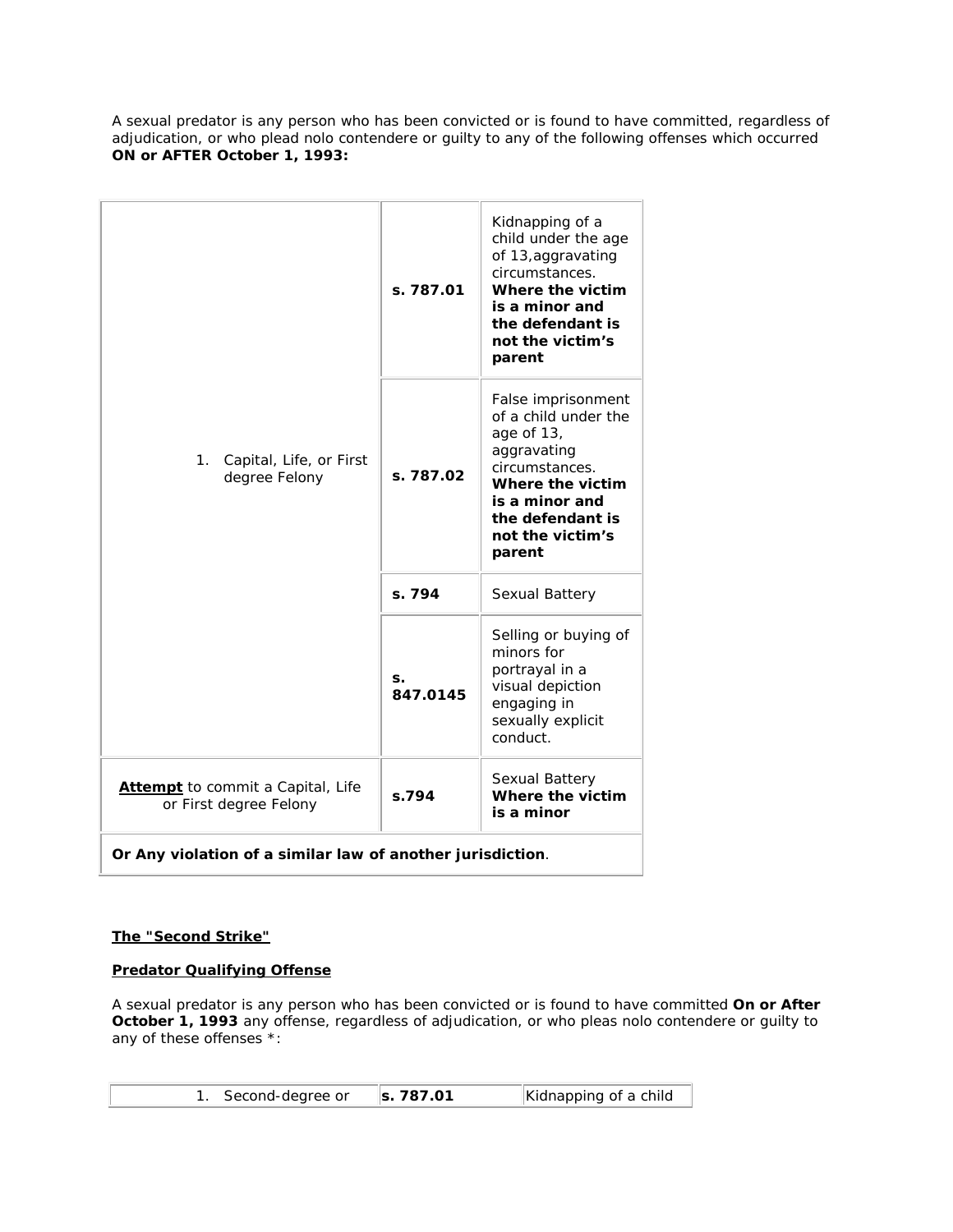| greater Felony                                          |                  | under the age of 13,<br>aggravating<br>circumstances. Where<br>the victim is a minor<br>and the defendant is<br>not the victim's<br>parent                                  |
|---------------------------------------------------------|------------------|-----------------------------------------------------------------------------------------------------------------------------------------------------------------------------|
|                                                         | s. 787.02        | False imprisonment of<br>a child under the age<br>of 13, aggravating<br>circumstances. Where<br>the victim is a minor<br>and the defendant is<br>not the victim's<br>parent |
|                                                         | s. 794           | Sexual Battery                                                                                                                                                              |
|                                                         | s. 796.03        | Procuring a person<br>under the age of 18<br>for prostitution.                                                                                                              |
|                                                         | s. 800.04        | Lewd, lascivious, or<br>indecent assault or act<br>upon or in the<br>presence of a child.                                                                                   |
|                                                         | s.825.1025(2)(b) | Lewd or lascivious<br>battery upon an<br>elderly person or<br>disabled adult.                                                                                               |
|                                                         | s. 827.071       | Child Abuse, employ,<br>consent, promote,<br>etc., sexual<br>performance by a<br>child.                                                                                     |
|                                                         | s. 847.0145      | Selling or buying of<br>minors for portrayal in<br>a visual depiction<br>engaging in sexually<br>explicit conduct.                                                          |
| Or A violation of a similar law of another jurisdiction |                  |                                                                                                                                                                             |

*\*AND* the offender has *previously* been convicted of or found to have committed or has pled nolo contendere or guilty to, regardless of adjudication, any violation of:

| 787.01      | Kidnapping of a child under the age of 13, aggravating circumstances. Where the<br>victim is a minor and the defendant is not the victim's parent         |
|-------------|-----------------------------------------------------------------------------------------------------------------------------------------------------------|
| 787.02      | False imprisonment of a child under the age of 13, aggravating circumstances Where<br>the victim is a minor and the defendant is not the victim's parent. |
| 794.011 (2) | Sexual battery with injury child under 12 years of age.                                                                                                   |
| 794.011 (3) | Sexual battery upon person 12 or older with threats of deadly weapon or physical<br>lforce.                                                               |
| 794.011 (4) | Sexual battery on 12 year old or older (various circumstances).                                                                                           |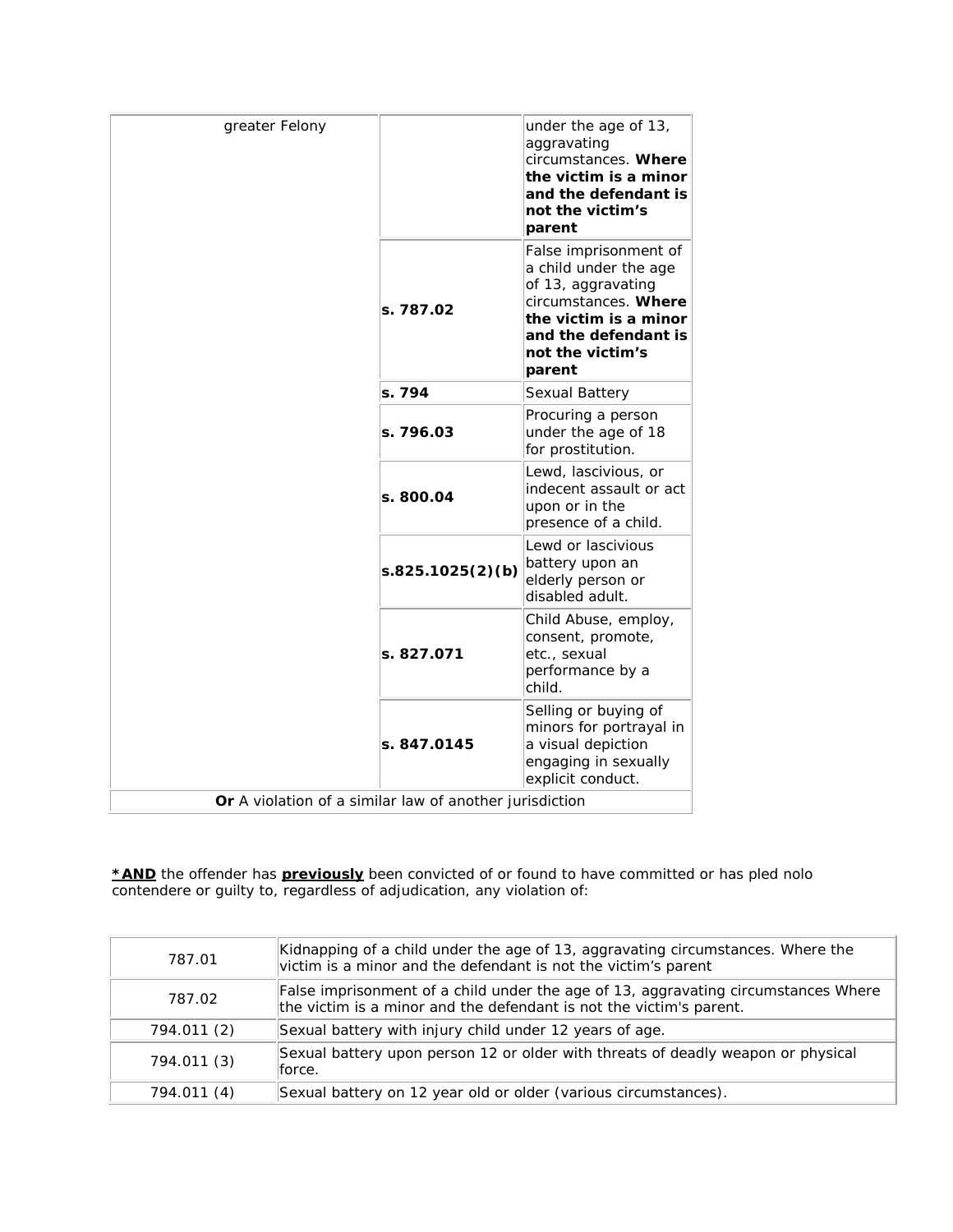| 794.011 (5)                                                     | Sexual battery upon 12 year old or older without serious personal injury.                                 |  |
|-----------------------------------------------------------------|-----------------------------------------------------------------------------------------------------------|--|
| 794.011 (8)                                                     | Solicit or engage in sexual battery by person in familial or custodial authority on a<br>person under 18. |  |
| 794.023                                                         | Sexual Battery by multiple perpetrators.                                                                  |  |
| 796.03                                                          | Procuring person under 18 for prostitution.                                                               |  |
| 800.04                                                          | Lewd, lascivious, or indecent assault or act upon or in the presence of a child.                          |  |
| 825.1025                                                        | Lewd or lascivious battery upon an elderly person or disabled adult.                                      |  |
| 827.071                                                         | Child Abuse: employ, consent to, promote, etc., sexual performance by a child.                            |  |
| 847.0133                                                        | Sell, give away etc. obscene material to a minor.                                                         |  |
| 847.0135                                                        | Computer pornography.                                                                                     |  |
| 847.0145                                                        | Selling or buying of minors for portrayal in a visual depiction engaging in sexually<br>explicit conduct. |  |
| <b>Or</b> A violation of a similar law of another jurisdiction. |                                                                                                           |  |

## **Provided that:**

- The Offender has not received, for the qualifying offense(s), a pardon for any felony or similar relief from another iurisdiction
- A conviction of the felony or similar law of another jurisdiction has not been set aside in any postconviction proceeding.
- In order to be counted as the prior offense, the felony must have resulted in a conviction sentenced separately, or adjudication of delinquency entered separately, prior to the current offense and sentenced or adjudicated separately from any other felony conviction that is to be counted as a prior felony. If the offender's prior enumerated felony was committed more than 10 years before the primary offense, it shall not be considered a prior felony if the offender has not been convicted of any other crime for a period of 10 consecutive years from the most recent date of release from confinement, supervision, or sanction, whichever is later.

# **Sexual Predator Obligations**

**Sexual predators:**

- Who have registered as required under s. 775.21 are exempt from convicted felon registration as defined by s. 775.13.
- Are subject to community and public notification.
- Must register with the Florida Department of Law enforcement (FDLE) (through the sheriff's office an FDLE office, the Department of Corrections, the custodian of a local jail or a federal supervision office) within 48 hours after establishing permanent or temporary residence in this state.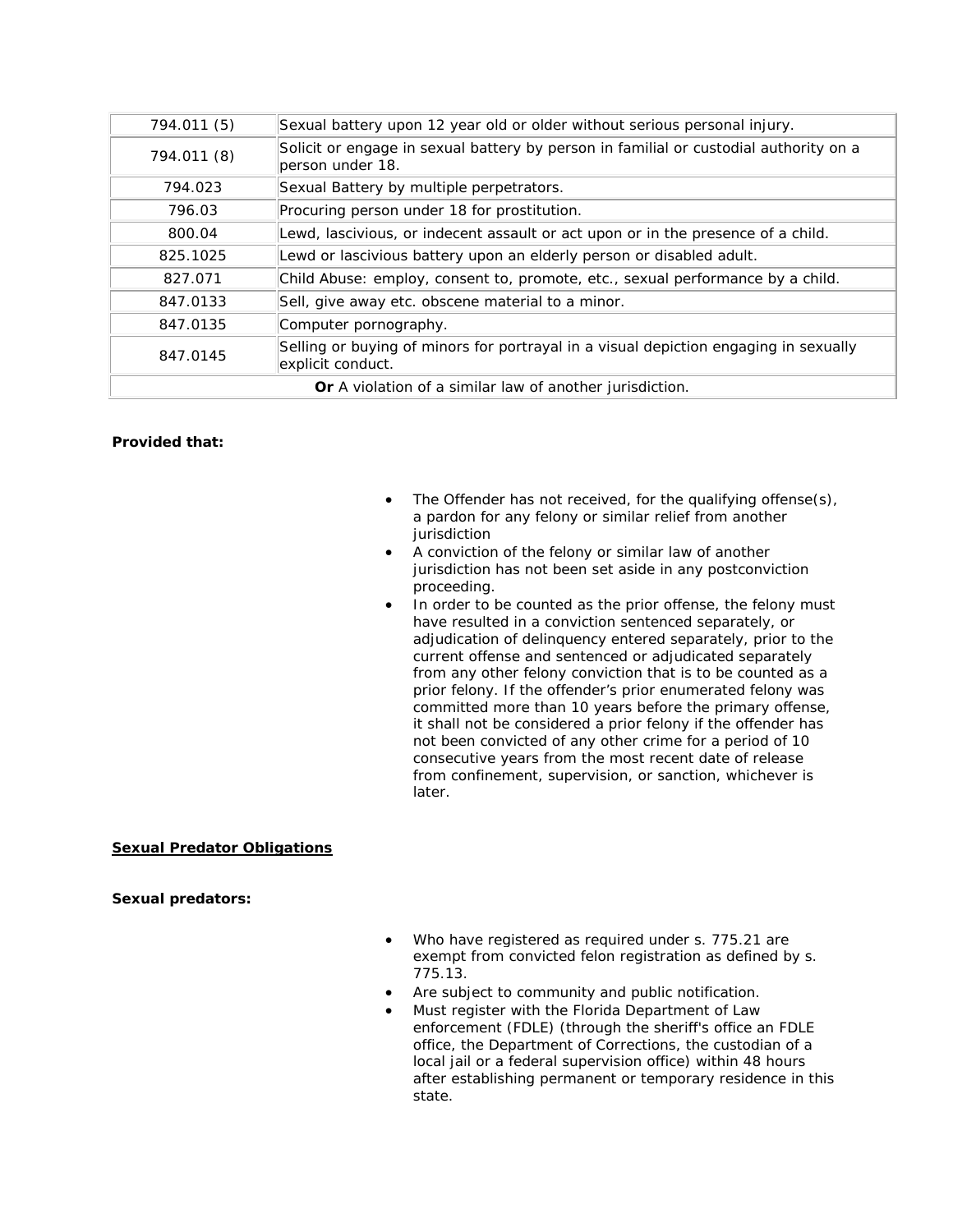- Who are not incarcerated and who reside in the community (including those under the supervision of the Department of Corrections) must - within 48 hours of initial registration present proof of initial registration as a predator in person at the DHSMV and secure or renew a driver's license or identification card.
- Must report in person any change in permanent or temporary residence to DHSMV within 48 hours.
- Must renew in person their driver's license or identification card when subject to renewal.
- Must report intent to establish residence in another state to the sheriff or FDLE within 48 hours before the date they intend to leave Florida.
- Who indicate their intent to reside in another state or jurisdiction and later decide to remain in this state must, within 48 hours after the date upon which they indicated they would leave this state, notify the sheriff or the department, whichever agency is the agency to which they reported the intended change of residence, of their intent to remain in this state. Failure to do so is a second-degree felony.
- Must maintain registration with the department for the duration of their life, unless they have had their civil rights restored, or have received a full pardon or have had a conviction set aside in a postconviction proceeding for any felony sex offense that met the criteria for the sexual predator designation.
- Who were designated a sexual predator by a court **before** October 1, 1998, and who have been lawfully released from confinement, supervision, or sanction, whichever is later, for at least 10 years and have not been arrested for any felony or misdemeanor offense since release, may petition the criminal division of the circuit court in the circuit in which they reside for the purpose of removing the sexual predator designation.
- Who were designated a sexual predator by a court on or **after** October 1, 1998, who have been lawfully released from confinement, supervision, or sanction, whichever is later, for at least 20 years, and who have not been arrested for any felony or misdemeanor offense since release may petition the criminal division of the circuit court in the circuit in which they reside for the purpose of removing the sexual predator designation.
- Who are granted relief of their predator designation, unless specified in the order, must comply with the requirements for registration as sexual offenders and other requirements provided under s. 943.0435 or s. 944.607.
- Who obtain an order from the court that imposed the order designating them as a sexual predator which removes such designation, shall forward a certified copy of the written findings or order to the department in order to have the sexual predator designation removed from the sexual predator registry.
- Who, except as otherwise specifically provided, fail to register or who fail, after registration, to maintain, acquire, or renew a driver's license or identification card or provide required location information, or who otherwise fail, by act or omission, to comply with the requirements of the Sexual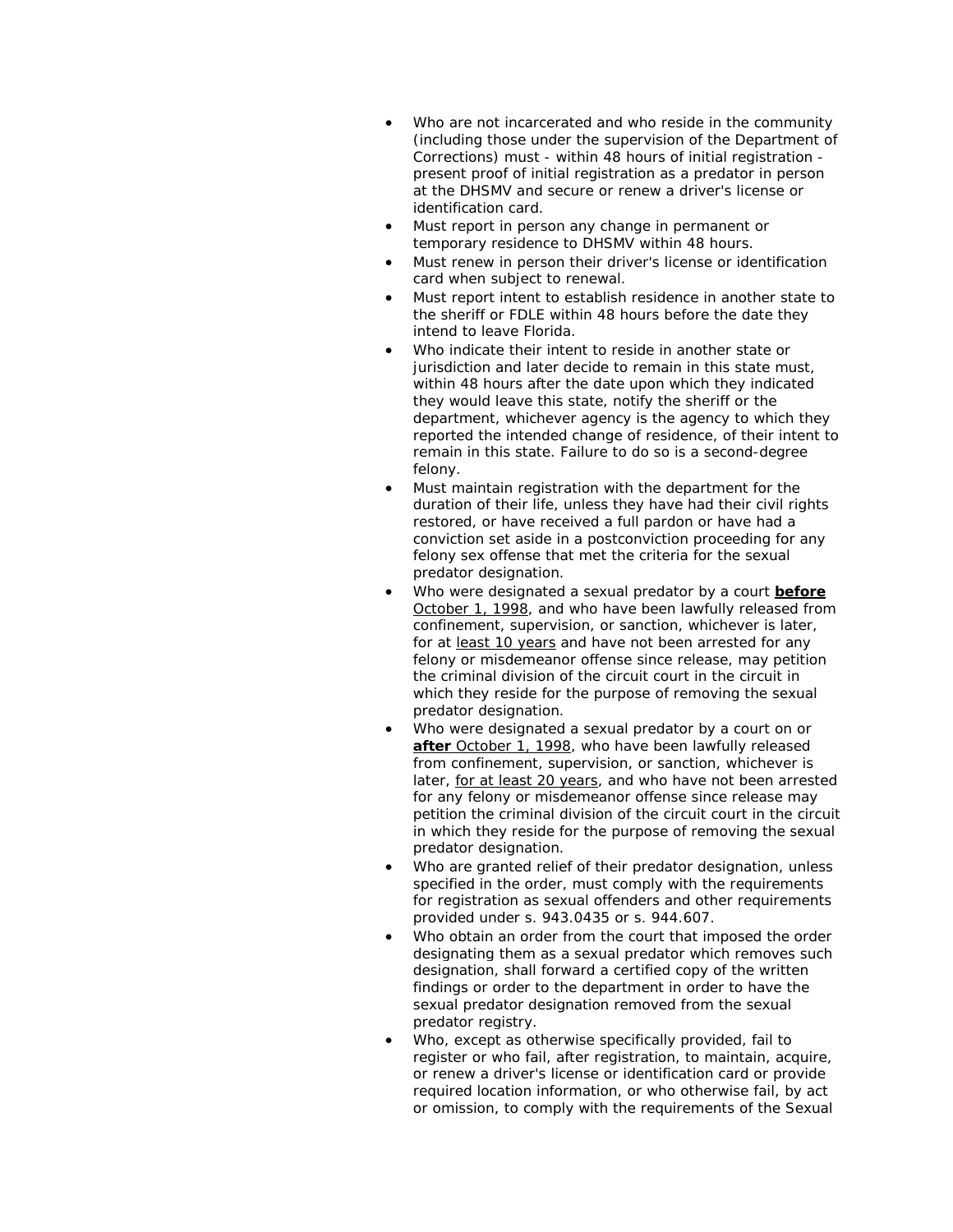Predator Act, commit a felony of the third degree, punishable as provided in s. 775.082, s. 775.083, or s. 775.084.

• Who have been convicted of or found to have committed, or have pled nolo contendere or guilty to, regardless of adjudication, any violation of s.  $794.011(2)$ ,  $(3)$ ,  $(4)$ ,  $(5)$ , or (8); s. 794.023; s. 800.04; s. 827.071; s. 847.0133; or s. 847.0145, or a violation of a similar law of another jurisdiction, when the victim of the offense was a minor, and who work, whether for compensation or as a volunteer, at any business, school, day care center, park, playground, or other place where children regularly congregate, commit a felony of the third degree, punishable as provided in s. 775.082, s. 775.083, or s. 775.084

## **SEXUAL OFFENDERS**

## **Qualifications/Obligations**

## **What Constitutes an Offender?**

A Sexual Offender is any person convicted\* of committing, attempting, soliciting or conspiring to commit, any of the following violations (or any offense committed in this state which has been redesignated from a former statute number, or similar offenses in another jurisdiction): **AND Released on or after October 1, 1997 from the sanction\*\* imposed for any conviction\* of these offenses.**

|                         | s. 787.01      | Kidnapping of a child under the age of 13, aggravating circumstances. Where<br>the victim is a minor and the defendant is not the victim's parent.         |
|-------------------------|----------------|------------------------------------------------------------------------------------------------------------------------------------------------------------|
|                         | s. 787.02      | False imprisonment of a child under the age of 13, aggravating circumstances.<br>Where the victim is a minor and the defendant is not the victim's parent. |
| Committing,             | s. 787.025     | Luring or enticing a child.                                                                                                                                |
| Attempting,             | s. 794         | Sexual Battery.                                                                                                                                            |
| Soliciting,             | s. 796.03      | Procuring a person under 18 for prostitution.                                                                                                              |
| or                      | s. 800.04      | Lewd, lascivious, or indecent assault or act upon or in the presence of a child.                                                                           |
| Conspiring to<br>commit | S.<br>825.1025 | Lewd or lascivious battery upon an elderly person or disabled adult.                                                                                       |
|                         | s. 827.071     | Child Abuse: employ, consent to, promote etc. sexual performance by a child.                                                                               |
|                         | S.<br>847.0133 | Sell, give away etc. obscene material to a minor.                                                                                                          |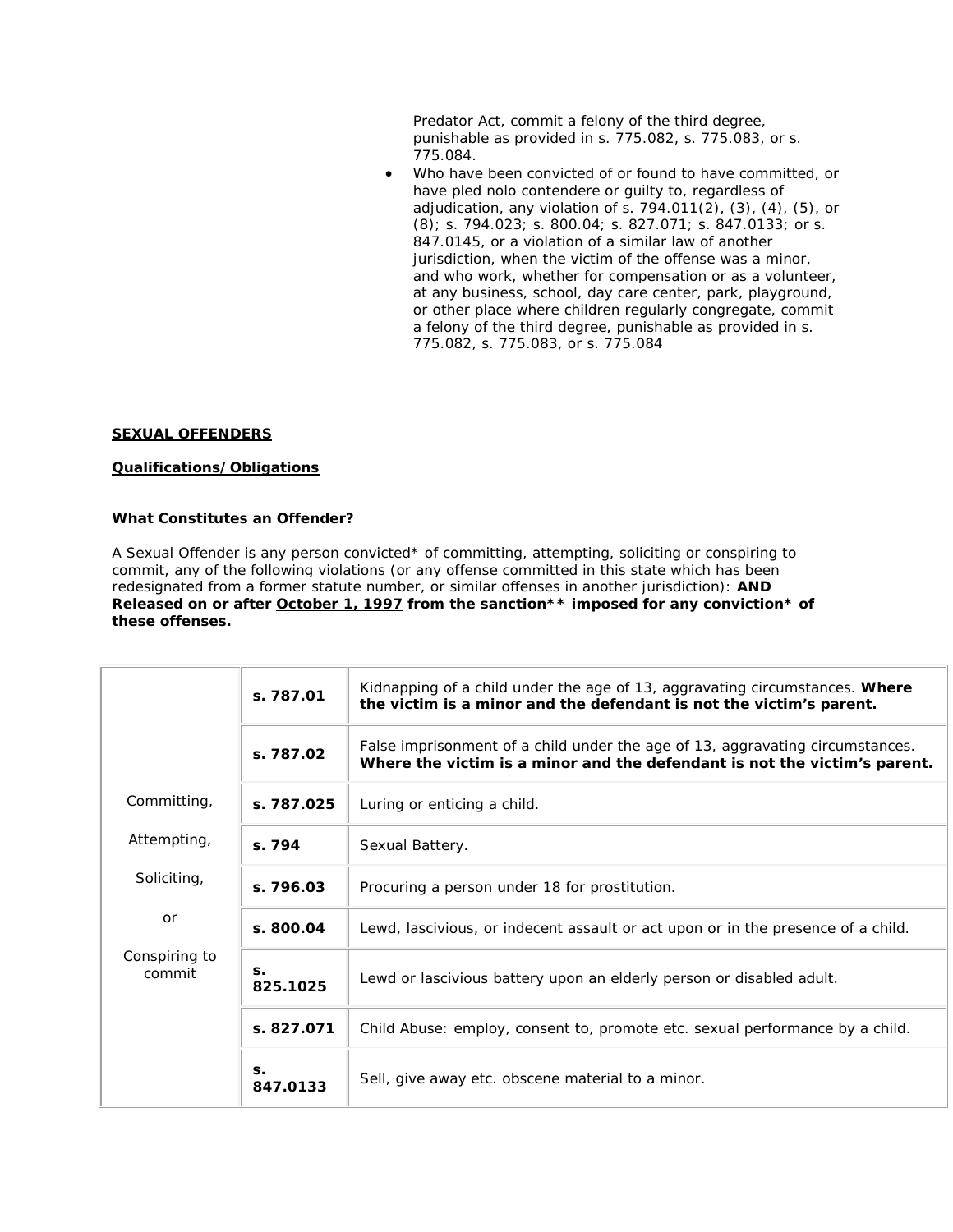|  | s.<br>847.0135 | Computer pornography.                                                                                     |
|--|----------------|-----------------------------------------------------------------------------------------------------------|
|  | s.<br>847.0145 | Selling or buying of minors for portrayal in a visual depiction engaging in<br>sexually explicit conduct. |
|  |                |                                                                                                           |

## **Or similar offense committed in this state which has been redesignated from a former statute number to one of those listed.**

*\*"Convicted"* means that, regarding the person's offense, there has been a determination of guilt which is the result of a trial or the entry of a plea of guilty or nolo contendere, regardless of whether adjudication is withheld. Conviction of a similar offense includes, but is not limited to, a conviction by a federal or military tribunal, including courts-martial conducted by the Armed Forces of the United States, and includes a conviction in any state of the United States.

\*\* A *sanction* in this state or in any other jurisdiction includes, but is not limited to, a fine, probation, community control, parole, conditional release, control release or incarceration in a state prison, federal prison, private correctional facility, or local detention facility.

The 1997 Florida Legislature enacted provisions requiring registration and permitting community notification regarding "sex offenders." Not all "sex offenders" are "sexual predators", so in determining registration requirements, caution must be exercised in evaluating the offender's criminal history. Provisions for sexual offenders are found primarily in Florida Statute 943.0435.

#### **Sexual Offender Obligations**

#### **Sexual Offenders:**

- Who have registered as required under s. 943.0435 or s. 944.607 are exempt from convicted felon registration as defined by s. 775.13.
- Are subject to community and public notification.
- Must register with FDLE (through the sheriff's office, an FDLE office, the Department of Corrections, the custodian of a local jail or a federal supervision office) within 48 hours after establishing permanent or temporary residence in this state.
- Who are not incarcerated and who reside in the community (including those under the supervision of the Department of Corrections) must - within 48 hours of initial registration present proof of initial registration as an offender in person at the DHSMV and secure or renew a driver's license or identification card.
- Must report in person any change in permanent or temporary residence to DHSMV within 48 hours.
- Renew in person their driver's license or identification card when subject to renewal.
- Must report intent to establish residence in another state to the sheriff or FDLE within 48 hours before the date they intend to leave Florida.
- Who indicate their intent to reside in another state or jurisdiction and later decide to remain in this state must, within 48 hours after the date upon which they indicated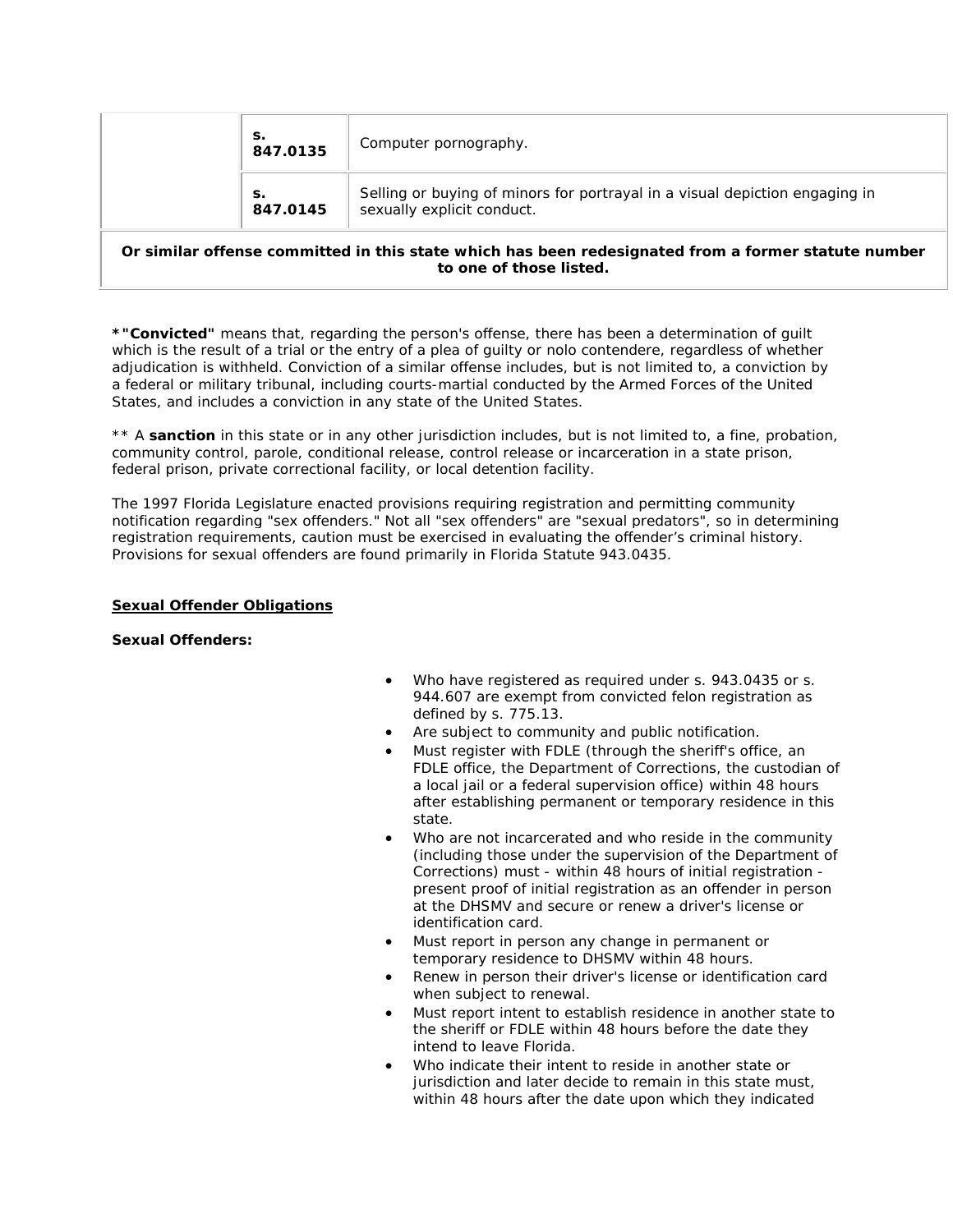they would leave this state, notify the sheriff or the department, whichever agency is the agency to which they reported the intended change of residence, of their intent to remain in this state. Failure to do so is a second-degree felony.

- **Who also meet all qualifying criteria for sexual predator, including a court finding, must register as a sexual predator as required under s.775.21.**
- Who do not comply with the requirements of offender registration laws commit a felony of the third degree, punishable as provided in s. 775.082, s. 775.083, or s. 775.084.
- Must maintain registration with FDLE for the duration of their life, unless they have had their civil rights restored or have received a full pardon or have had a conviction set aside in a postconviction proceeding for any felony sex offense that meets the criteria for classifying them as a sexual offender for purposes of registration.
- Who have been lawfully released from confinement, supervision, or sanction, whichever is later, for at least 20 years and have not been arrested for any felony or misdemeanor offense since release may petition the criminal division of the circuit court of the circuit in which they reside for the purpose of removing the requirement for registration as a sexual offender.
- Who provide FDLE a certified copy of a court's written finding or order that indicates that they are no longer required to comply with the requirements for registration as a sexual offender will be removed from classification as a sexual offender for purposes of registration.
- Who are designated a sexual predator, a sexually violent predator, or other sexual offender designation in another state or jurisdiction and establish a permanent or temporary residence in this state are subject to the requirements and penalty provisions of s. 943.0435 or s. 944.607 until they provide FDLE with an order issued by the court that designated them a sexual predator, a sexually violent predator, or other sexual offender designation which states that such designation has been removed, and further provided such person no longer meets the criteria for registration as a sexual offender under the laws of this state..

**All sexual predators and offenders must register. Failure of a sexual predator or offender to register as required by law constitutes a third degree felony**

#### **Residence Definitions**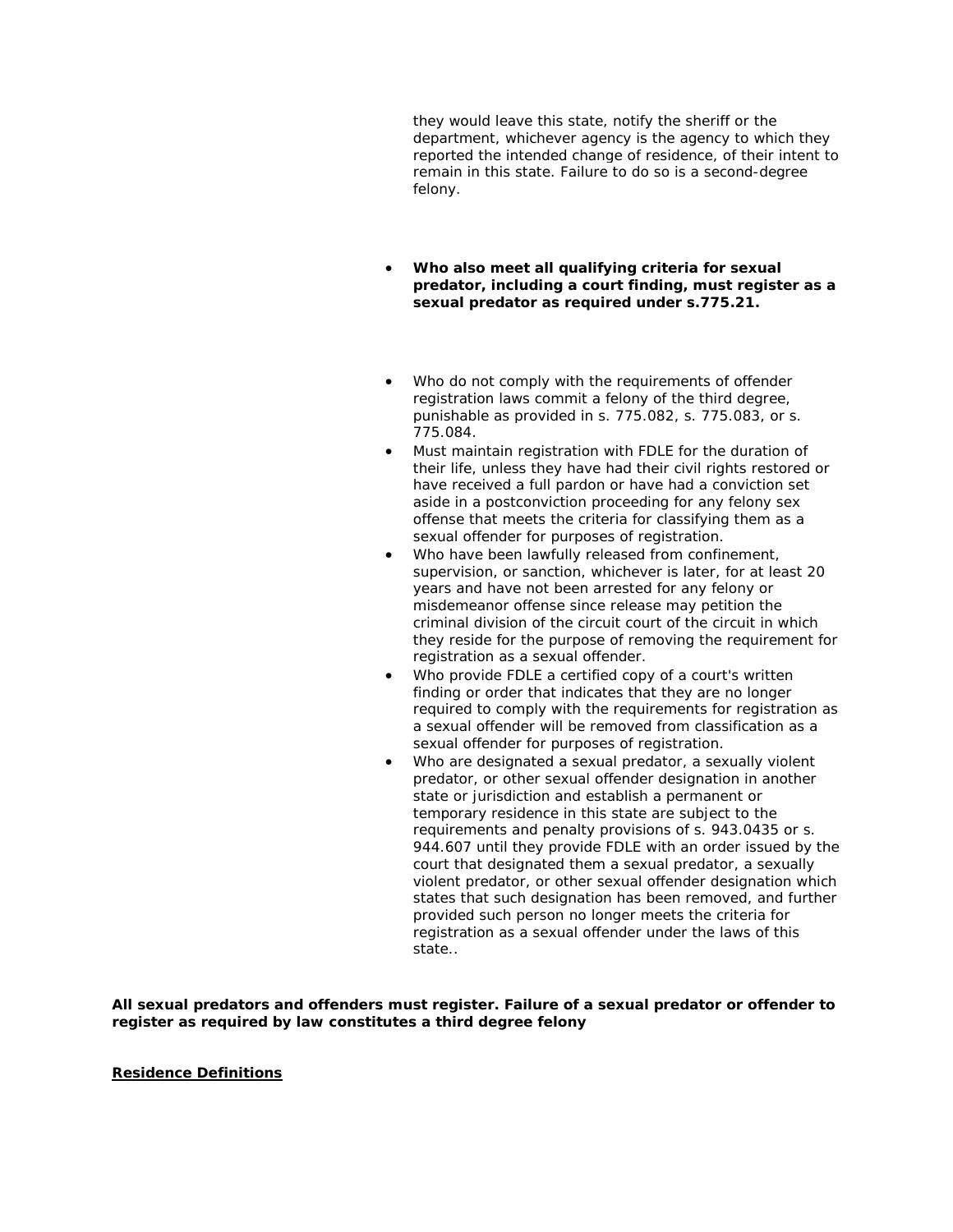- **"Permanent residence"** means a place where the person abides, lodges, or resides for 14 or more consecutive days.
- **"Temporary residence"** means a place where the person abides, lodges, or resides for a period of 14 or more days in the aggregate during any calendar year and which is not the person's permanent address; for a person whose permanent residence is not in this state, a place where the person is employed, practices a vocation, or is enrolled as a student for any period of time in this state; or a place where the person routinely abides, lodges, or resides for a period of 4 or more consecutive or nonconsecutive days in any month and which is not the person's permanent residence.

# **Criminal Felon Registration**

Sexual Offenders and Predators who have registered as required are exempt from felony criminal registration as outlined in s. 775.13(6)(e), 775.13(6)(f).

## **Sexual Offenders who are also sexual predators shall register as a sexual predator as required under s. 775.21.**

After the court makes a determination that a **predator** meets the statutory criteria, the court submits its finding to FDLE and the Department of Corrections (if the offender is imprisoned). If FDLE, DC, or any law enforcement agency obtains information suggesting that an offender meets the criteria for a sexual predator, but has not been designated as one in writing by the court, the state attorney of the circuit in which the offender resides is to be notified, and the state attorney will seek a court hearing to obtain the written finding. (Florida Statute 775.21 allows a state attorney to secure a court's sexual predator written finding when it appears one should have been made, but was not, or for offenders entering Florida from other jurisdictions.)

## **Registration of Predators and Offenders through the Department of Corrections**

**Incarcerated: Sexual Predators** who are incarcerated will provide registration materials to their custodian who will in turn supply them to FDLE for registration.

**Probation, Community Control, Control Release, Parole etc.:** Sexual Predators and Sexual Offenders on probation or some other form of controlled, non-incarcerated sanction shall supply registration materials to their supervising officer who shall forward these to FDLE.

**Additionally** these predators and offenders under non-incarcerated sanction shall report to the Department of Highway Safety and Motor Vehicles (DHSMV) within 48 hours of registration, report their status and show proof of registration as an offender/predator to DHSMV officials and obtain a driver's license or identification card which will be flagged within the DHSMV system. This information will in turn be forwarded by DHSMV to FDLE.

> 1. **Released from Incarceration or Sanction:** Upon outright release from incarceration or release from supervised sanction, a Sexual Predator or Sexual Offender must, within 48 hours of establishing permanent or temporary residence, report in person to either a FDLE office or to the sheriff of the county of his or her permanent or temporary residence and register.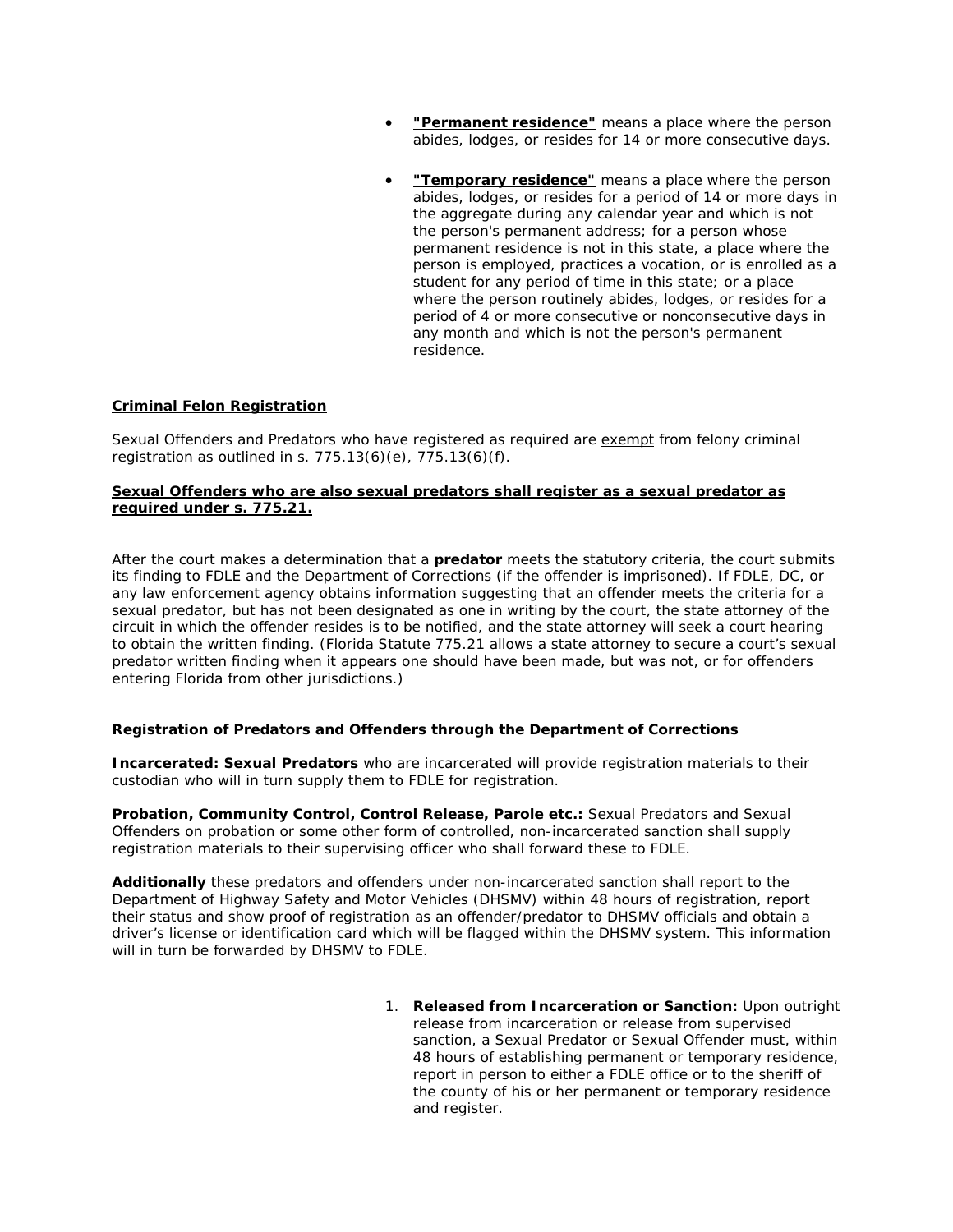**Custody of a Local Jail: If the sexual offender/predator is in the custody of a local jail, the custodian of the local jail shall register the sexual offender/predator and forward the registration information to FDLE. The custodian of the local jail shall also take a digitized photograph of the sexual offender/predator while he or she remains in custody and shall provide the digitized photograph to FDLE.**

**Under Federal Supervision:** If the sexual offender/predator is under federal supervision, the federal agency responsible for supervising the sexual offender/predator may forward to FDLE any information regarding the sexual offender/predator which is consistent with the registration information provided by the Department of Corrections for offenders/predators, and may indicate whether use of the information is restricted to law enforcement purposes only or may be used by FDLE and law enforcement for purposes of public notification.

#### **Change of Address Process**

**After initial registration, all non-incarcerated Sexual Predators and Offenders must notify the DHSMV within 48 hours of any change of residence. Should the predator or offender be under sanction they must also report their change of address, as required by law, to their supervisor who will in turn notify FDLE.**

DHSMV will notify FDLE of the change of address information and changes will be posted to the Internet site. The Sheriff's office and all police departments within the county will be notified via FCIC AM message of all new predator and offender addresses within their county. Additionally, law enforcement agencies of jurisdiction will be notified of any new Predator addresses within their county by fax and mail. Agencies should regularly access the FDLE sexual offender/predator site via CJNET or the Internet at www.fdle.state.fl.us to obtain current listings of all sexual offenders. Agencies may also contact FDLE's Sexual Offender/Predator Unit for offender information at 1(888) 357-7332.

**Moving Out of State:** A sexual predator or offender who intends to establish residence in another state or jurisdiction shall notify the sheriff of the county of current residence or FDLE within 48 hours before the date he or she intends to leave this state to establish residence in another state or jurisdiction.

The sheriff shall *promptly* provide to FDLE the information received from the sexual predator/offender. FDLE will then notify the statewide law enforcement agency, or a comparable agency, in the intended state or jurisdiction of residence of the sexual predator's intended residence.

#### **The failure of a sexual offender/predator to provide his or her intended place of residence is a felony of the third degree, punishable as provided in s. 775.082, s. 775.083, or s. 775.084.**

A sexual predator or offender who indicates his or her intent to reside in another state or jurisdiction and later decides to remain in this state shall, within 48 hours after the date upon which the sexual offender/predator indicated he or she would leave this state, notify the sheriff or FDLE, whichever agency is the agency to which the sexual offender/predator reported the intended change of residence, of his or her intent to remain in this state. If the sheriff is notified by the sexual offender/predator that he or she intends to remain in this state, the sheriff shall promptly report this information to FDLE. **A sexual predator or offender who reports his or her intent to reside in another state or jurisdiction, but who remains in this state without reporting to the sheriff or FDLE in this manner, commits a felony of the second-degree, punishable as provided in s. 775.082, s. 775.083, or s. 775.084.**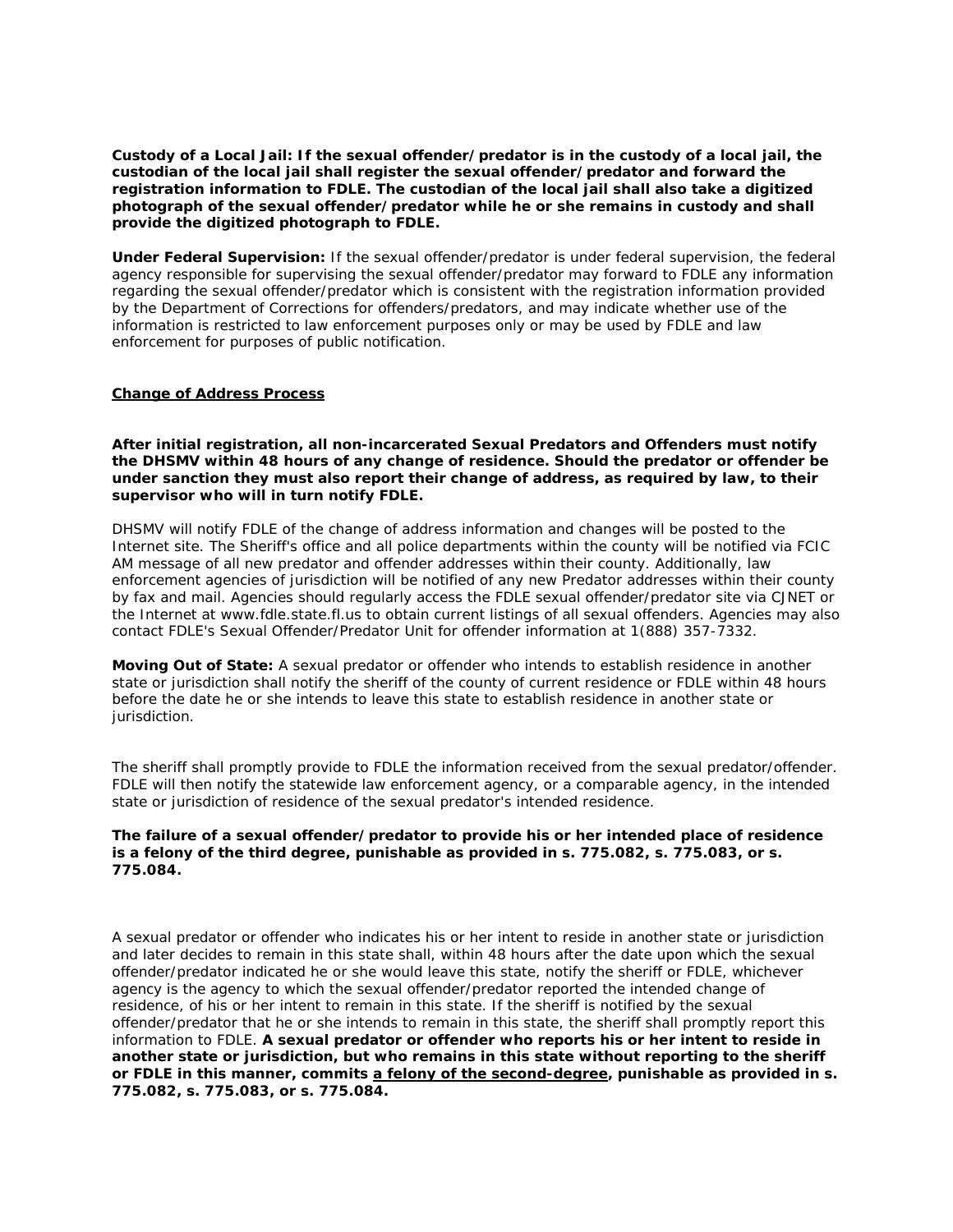## **Out of State Offenders**

**Any person who resides in Florida and who has been designated a sexual predator, a violent sexual predator or another sexual offender designation in another state with requirements to register or be subjected to community or public notification in that state is required to register as a sexual offender in the state of Florida.**

(Note: If an offender enters Florida with out-of-state convictions that are similar to Florida's sexual predator criteria offenses, the state attorney in the jurisdiction in which the offender establishes or maintains a permanent or temporary residence can initiate a court hearing to review the out-of-state offenses and to determine whether the offender will be classified as a sexual predator under Florida law.)

## **Juvenile Offenders**

Juvenile offenders who are treated as adults can qualify as sexual predators or offenders based on the criteria for each classification. Any offense for which an offender was adjudicated delinquent *shall not* be considered as a qualifying criteria offense for sexual predator or offender status except that, in the case of a sexual predator, a qualifying prior (predicate) offense which resulted in an adjudication of delinquency may be counted provided the current offense resulted in an adult or treat as an adult adjudication.

## **Law Enforcement Duties**

Upon notification of the presence of a *sexual predator*, the sheriff of the county or the chief of police of the municipality where the sexual predator establishes or maintains a permanent or temporary residence shall notify the community and the public of the presence of the sexual predator in a manner deemed appropriate by the sheriff or the chief of police.

## **Notification of Presence of Sexual Predator. (Chapter 98-267; House Bill 3737).**

Within 48 hours after receiving notification of the presence of a sexual predator, the sheriff of the county or the chief of police of the municipality where the sexual predator establishes or maintains a permanent or temporary residence shall notify each licensed day care center, elementary school, middle school, and high school within a 1-mile radius of the temporary or permanent residence of the sexual predator of the presence of the sexual predator. Effective July 1, 1998.

## **Information provided to the community and the public regarding a sexual predator must include:**

- The name of the sexual predator;
- A description of the sexual predator, including a photograph;
- The sexual predator's current address, including the name of the county or municipality if known;
- The circumstances of the sexual predator's offense or offenses; and
- Whether the victim of the sexual predator's offense or offenses was, at the time of the offense, a minor or an adult.

**These requirements do not authorize the release of the name of any victim of the sexual predator.**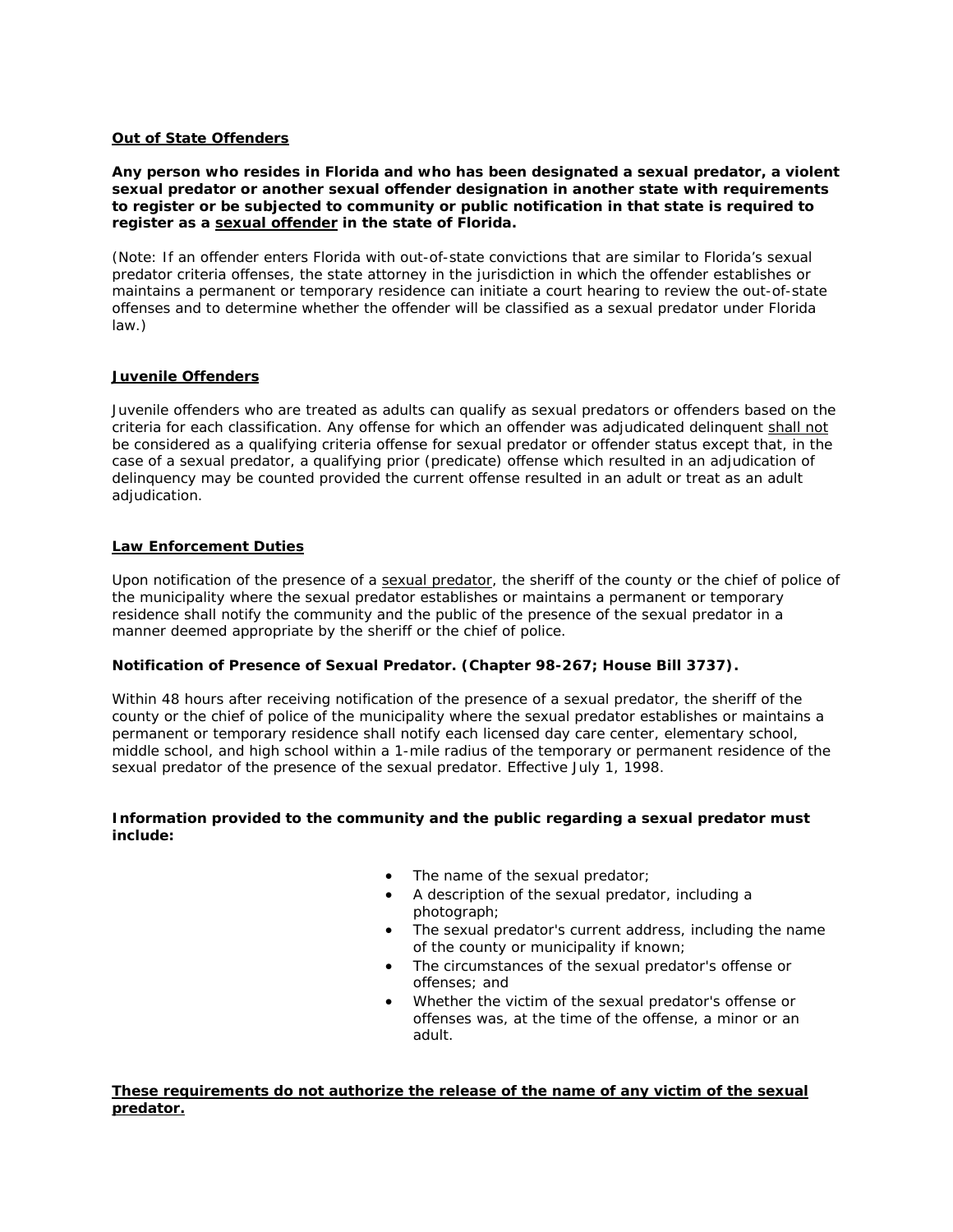If a sexual offender or predator registers with the sheriff's office, the sheriff shall take a photograph and a set of fingerprints of the offender/predator and forward the photographs and fingerprints to the department, along with the other registration information that the offender/predator is required to provide.

The sheriff or the police chief may coordinate the community and public notification efforts with the department.

If a sexual offender/predator notifies the sheriff of intent to establish residence in another state or the intent to remain in this state after previously reporting intent to leave, the sheriff shall *promptly* provide to FDLE the information received from the sexual offender/predator. FDLE shall notify the statewide law enforcement agency, or a comparable agency, in the intended state or jurisdiction of residence of the sexual offender/predator's intended residence

Statewide notification of a sexual offender/predator to the public is authorized, as deemed appropriate by local law enforcement personnel and FDLE.

## **FDLE**

The department shall notify the public of all designated sexual predators through the Internet.

If the sexual predator initially registers at an office of the department, the department must notify the sheriff and the state attorney of the county and, if applicable, the police chief of the municipality, where the sexual predator maintains a residence within 48 hours after the sexual predator registers with the department.

The department is responsible for the on-line maintenance of current information regarding each registered sexual predator.

FDLE must maintain hotline access for state, local, and federal law enforcement agencies to obtain instantaneous locator file and offender characteristics information on all released registered sexual predators for purposes of monitoring, tracking, and prosecution.

FDLE shall verify the address of each sexual offender/predator who is not under the care, custody or supervision of the Department of Corrections in compliance with federal legislation requirements.

The department's sexual predator registration list is a public record. The department is authorized to disseminate this public information by any means deemed appropriate, including operating a toll-free telephone number for this purpose.

FDLE shall notify the statewide law enforcement agency, or a comparable agency, in any intended state or jurisdiction of residence of a sexual offender/predator.

Statewide notification to the public is authorized, as deemed appropriate by local law enforcement personnel and FDLE.

When FDLE provides information regarding a registered sexual offender/predator to the public, department personnel must advise the person making the inquiry that;

- positive identification of a person believed to be a sexual predator cannot be established unless a fingerprint comparison is made, and
- it is illegal to use public information regarding a registered sexual predator to facilitate the commission of a crime.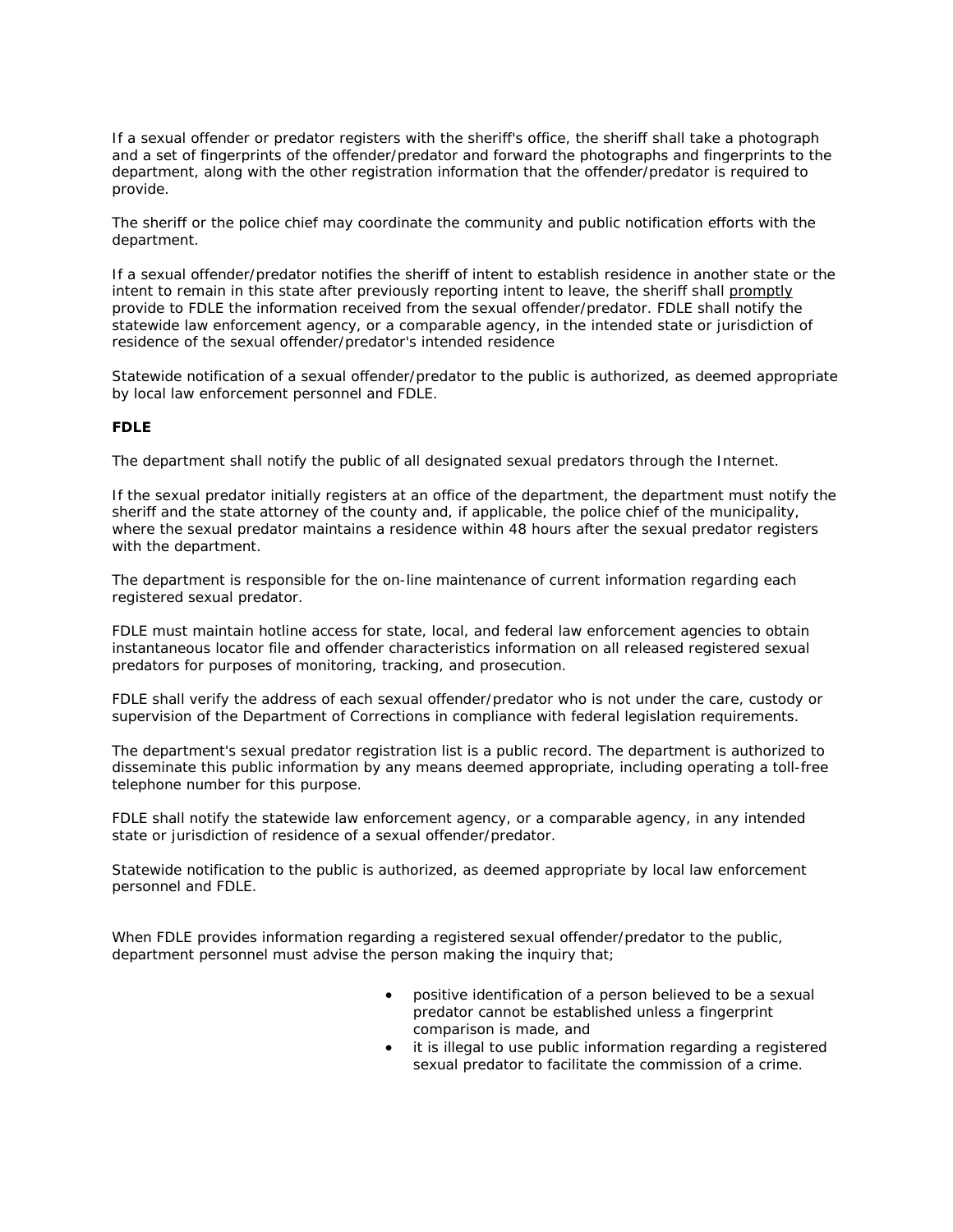FDLE may notify the public through the Internet of any information regarding sexual predators and sexual offenders which is not confidential and exempt from public disclosure under s. 119.07(1) and s. 24(a), Art. I of the State Constitution.

FDLE shall provide, through a toll-free telephone number, public access to registration information regarding sexual predators and sexual offenders and may provide other information reported to the department, which is not exempt from public disclosure.

FDLE shall provide to any person, upon request and at a reasonable cost determined by the department, a copy of the photograph of any sexual offender or sexual predator which the department maintains in its files and a printed summary of the information that is available to the public under this section.

#### **Courts, Clerk of the Courts & State's Attorney Duties**

**F. S. 775.25. Prosecutions for acts or omissions.--A sexual predator or sexual offender who commits any act or omission in violation of s. 775.21, s. 943.0435, s. 944.605, s. 944.606, s. 944.607, or s. 947.177 may be prosecuted for the act or omission in the county in which the act or omission was committed, the county of the last registered address of the sexual predator or sexual offender, or the county in which the conviction occurred for the offense or offenses that meet the criteria for designating a person as a sexual predator or sexual offender. In addition, a sexual predator may be prosecuted for any such act or omission in the county in which he or she was designated a sexual predator.**

The clerk of the court of that court which convicted and sentenced the sexual offender/predator for the qualifying offense or offenses shall forward to DC and FDLE a certified copy *of any order entered by the court imposing any special condition or restriction on the sexual offender/predator which restricts or prohibits access to the victim, if the victim is a minor, or to other minors*. The Department of Law Enforcement may include on its Internet site such special conditions or restrictions.

If a sexual offender is not sentenced to a term of imprisonment, the clerk of *the court shall ensure that the sexual* offender's fingerprints are taken and forwarded to the department within 48 hours after the court sentences the offender. The fingerprint card shall be clearly marked "Sexual Offender Registration Card."

For an offender who meets the sexual predator criteria and is before the court for sentencing for a current (qualifying) offense committed on or after October 1, 1996, where the sentencing court makes a written finding at the time of sentencing that the offender is a sexual predator, the clerk of the court shall transmit a copy of the order containing the written finding to FDLE within 48 hours after the entry of the order.

When the court makes a written finding that an offender is a sexual predator, the court shall inform the sexual predator of the registration and community and public notification requirements. Within 48 hours of the court designating an offender as a sexual predator, the clerk of the circuit court shall transmit a copy of the court's written sexual predator finding to FDLE. If the offender is sentenced to a term of imprisonment or supervision, a copy of the court's written sexual predator finding must be submitted to the Department of Corrections.

If a sexual predator is not sentenced to a term of imprisonment, the clerk of the court shall ensure that the sexual predator's fingerprints are taken and forwarded to FDLE within 48 hours after the court renders its written sexual predator finding. The fingerprint card shall be clearly marked, "Sexual Predator Registration Card."

If the Department of Corrections, FDLE, or any other law enforcement agency obtains information which indicates that an offender **who establishes or maintains a permanent or temporary residence in this state** meets the sexual predator criteria because the offender committed a similar violation in another jurisdiction on or after October 1, 1996, the Department of Corrections, FDLE, or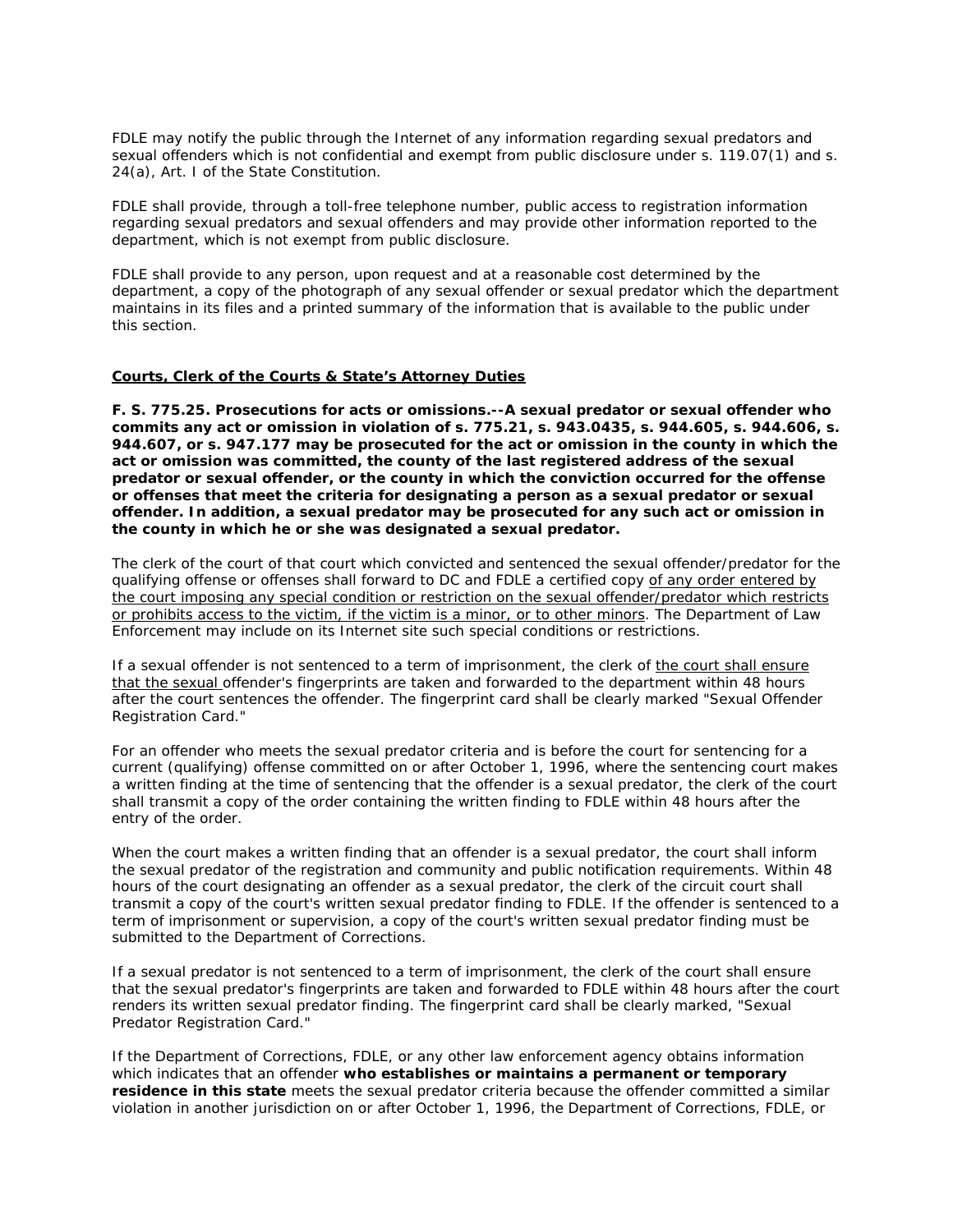the law enforcement agency shall notify the state attorney of the county where the offender establishes or maintains a permanent or temporary residence of the offender's presence in the community. The state attorney shall file a petition with the criminal division of the circuit court for the purpose of holding a hearing to determine if the offender's criminal record from another jurisdiction meets the sexual predator criteria. If the court finds that the offender meets the sexual predator criteria because the offender has violated a similar law or similar laws in another jurisdiction, the court shall make a written finding that the offender is a sexual predator.

If the Department of Corrections, FDLE, or any other law enforcement agency obtains information which indicates that **an offender meets the sexual predator criteria but the court did not make a written finding that the offender is a sexual predator**, the Department of Corrections, FDLE, or the law enforcement agency shall notify the state attorney who prosecuted the offense for in state offenders, or the state attorney of the county where the offender establishes or maintains a residence upon first entering the state. The state attorney shall bring the matter to the court's attention in order to establish that the offender meets the sexual predator criteria. If the state attorney fails to establish that an offender meets the sexual predator criteria and the court does not make a written finding that an offender is a sexual predator, the offender is not required to register with the department as a sexual predator. The Department of Corrections, FDLE, or any other law enforcement agency shall not register a sexual predator without a written finding from the court that the offender is a sexual predator.

## **Local Jail Duties**

If the sexual offender/predator is in the custody of a local jail, the custodian of the local jail shall register the sexual offender/predator and forward the registration information to FDLE. The custodian of the local jail shall also take a digitized photograph of the sexual offender/predator while the sexual offender/predator remains in custody and shall provide the digitized photograph to FDLE.

#### **Federal Supervision Offices Duties**

If the sexual offender/predator is under federal supervision, the federal agency responsible for supervising the sexual offender/predator may forward to FDLE any information regarding the sexual offender/predator which is consistent with the information provided by the Department of Corrections and may indicate whether use of the information is restricted to law enforcement purposes only or may be used by FDLE for purposes of public notification.

#### **MISCELANEOUS RESTRICTIONS**

#### **Sexual Predator Work/Volunteer Criminal Violation**

A sexual *predator* who has been convicted of or found to have committed, or has pled nolo contendere or guilty to, regardless of adjudication, any violation of s. 794.011(2), (3), (4), (5), or (8), s. 794.023, s. 800.04, s. 827.071, s. 847.0133, or s. 847.0145, or of a similar law of another jurisdiction, when the victim of the offense was a minor, and who works, whether for compensation or as a volunteer, at any business, school, day care center, park, playground, or other place where children regularly congregate, commits a **felony of the third degree**, punishable as provided in s. 775.082, s. 775.083, or s. 775.084.

#### **Administrative Probation**

Under s. 948.01, effective for an offense committed on or after July 1, 1998, a person is ineligible for placement on administrative probation if the person is sentenced to or is serving a term of probation or community control, regardless of the conviction or adjudication, for committing, or attempting, conspiring, or soliciting to commit, any of the felony offenses described in: s. 787.01 or s. 787.02,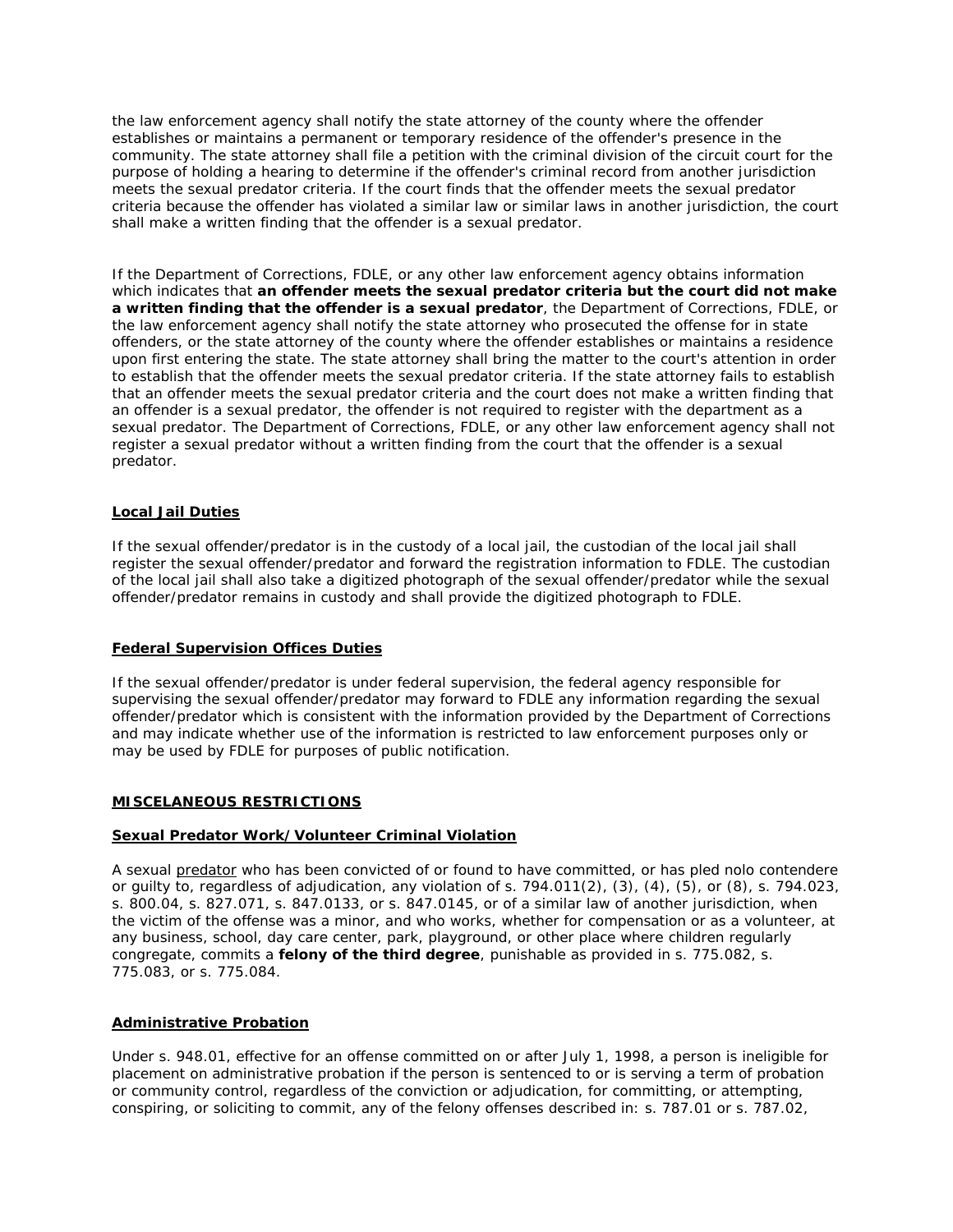where the victim is a minor and the defendant is not the victim's parent; s. 787.025; chapter 794; s. 796.03; s. 800.04; s. 825.1025(2)(b); s. 827.071; s. 847.0133; s. 847.0135; or s. 847.0145.

# **Probation Restrictions**

## **F.S. 948.03 Terms and conditions of probation or community control.**

Certain conditions imposed *do not require oral pronouncement* at the time of sentencing and shall be considered standard conditions of probation or community control for offenders specified in this subsection. Effective for probationers or community controllees whose crime was committed on or after October 1, 1995, and who are placed under supervision for violations of chapter 794 or s. 800.04, s. 827.071, or s. 847.0145, the court must impose the following conditions in addition to all other standard and special conditions imposed:

- A mandatory curfew from 10 p.m. to 6 a.m. The court may designate another 8-hour period if the offender's employment precludes the above-specified time, and such alternative is recommended by the Department of Corrections. If the court determines that imposing a curfew would endanger the victim, the court may consider alternative sanctions.
- If the victim was under the age of 18, a prohibition on living within 1,000 feet of a school, day care center, park, playground, or other place where children regularly congregate, as prescribed by the court.
- Active participation in and successful completion of a sex offender treatment program with therapists specifically trained to treat sex offenders, at the probationer's or community controllee's own expense. If a specially trained therapist is not available within a 50-mile radius of the probationer's or community controllee's residence, the offender shall participate in other appropriate therapy.
- A prohibition on any contact with the victim, directly or indirectly, including through a third person, unless approved by the victim, the offender's therapist, and the sentencing court.
- If the victim was under the age of 18, a prohibition, until successful completion of a sex offender treatment program, on contact with a child under the age of 18 without another adult present who is responsible for the child's welfare, has been advised of the crime, and is approved by the sentencing court, unless authorized by the sentencing court.
- If the victim was under age 18, a prohibition on working for pay or as a volunteer at any school, day care center, park, playground, or other place where children regularly congregate.
- Unless otherwise indicated in the treatment plan provided by the sexual offender treatment program, a prohibition on viewing, owning, or possessing any obscene, pornographic, or sexually stimulating visual or auditory material, including telephone, electronic media, computer programs, or computer services that are relevant to the offender's deviant behavior pattern.
- A requirement that the probationer or community controllee must submit two specimens of blood to the Florida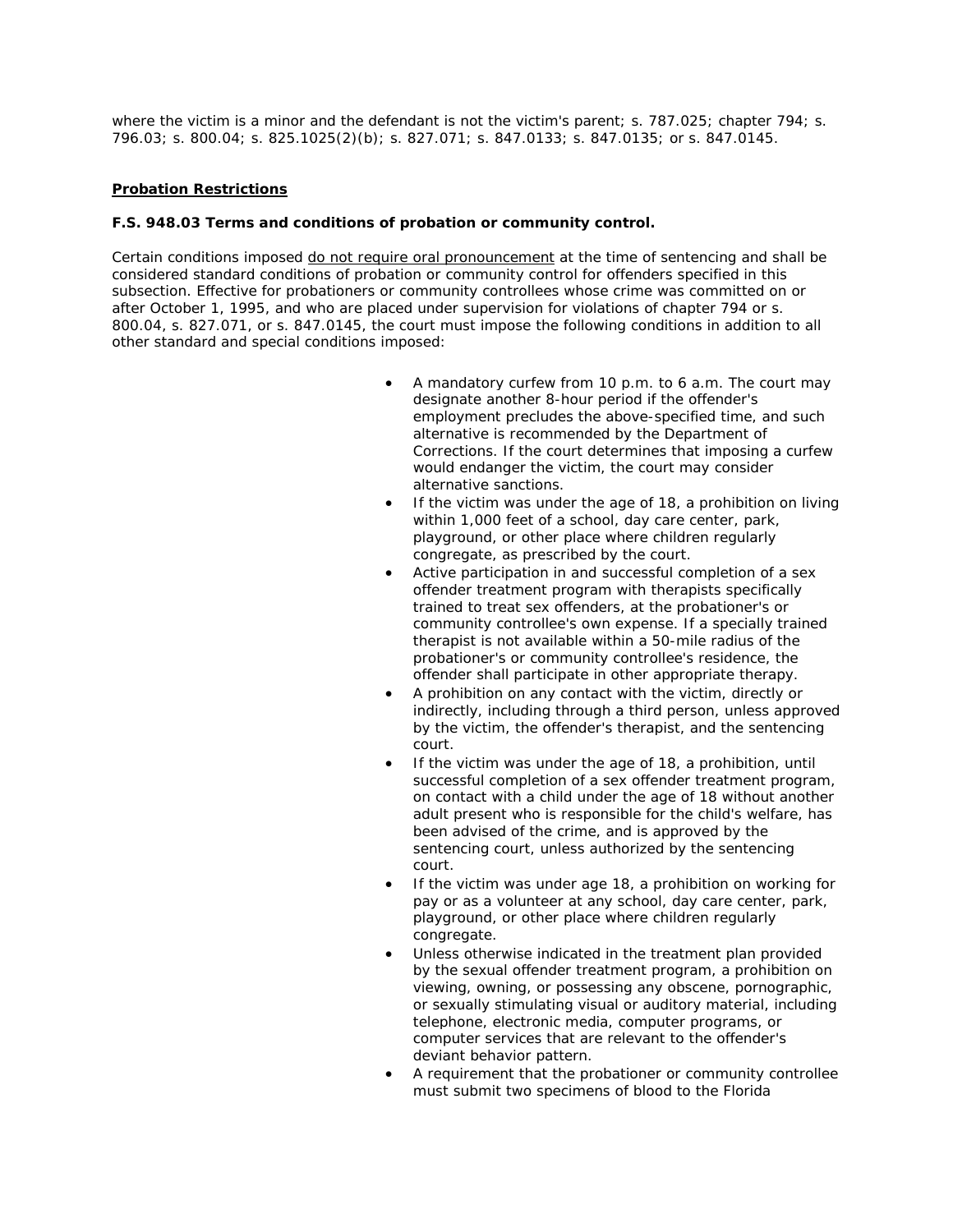Department of Law Enforcement to be registered with the DNA data bank.

- A requirement that the probationer or community controllee make restitution to the victim, as ordered by the court under s. 775.089, for all necessary medical and related professional services relating to physical, psychiatric, and psychological care.
- Submission to a warrantless search by the community control or probation officer of the probationer's or community controllee's person, residence, or vehicle.

**Effective for a probationer or community controllee whose crime was committed on or after October 1, 1997, and who is placed on sex offender probation for a violation of chapter 794, s. 800.04, s. 827.071, or s. 847.0145, in addition to any other provision, the court must impose the following conditions of probation or community control:** 

- As part of a treatment program, participation at least annually in polygraph examinations to obtain information necessary for risk management and treatment and to reduce the sex offender's denial mechanisms. A polygraph examination must be conducted by a polygrapher trained specifically in the use of the polygraph for the monitoring of sex offenders, where available, and shall be paid by the sex offender. The results of the polygraph examination shall not be used as evidence in court to prove that a violation of community supervision has occurred.
- Maintenance of a driving log and a prohibition against driving a motor vehicle alone without the prior approval of the supervising officer.
- A prohibition against obtaining or using a post office box without the prior approval of the supervising officer.
- If there was sexual contact, a submission to, at the probationer's or community controllee's expense, an HIV test with the results to be released to the victim and/or the victim's parent or guardian.
- Electronic monitoring when deemed necessary by the community control or probation officer and his or her supervisor, and ordered by the court at the recommendation of the Department of Corrections.

#### **COMMUNITY NOTIFICATION**

**Community notification regarding registered sexual predators is mandatory and the responsibility of the Sheriff and Chief of Police of the jurisdiction where the sexual predator temporarily or permanently resides.**

**Community notification regarding registered sexual offenders is authorized but not mandatory.**

#### **IMMUNITY.**

When the court has made a written finding that an offender is a sexual predator, an elected or appointed official, public employee, school administrator or employee, agency, or any individual or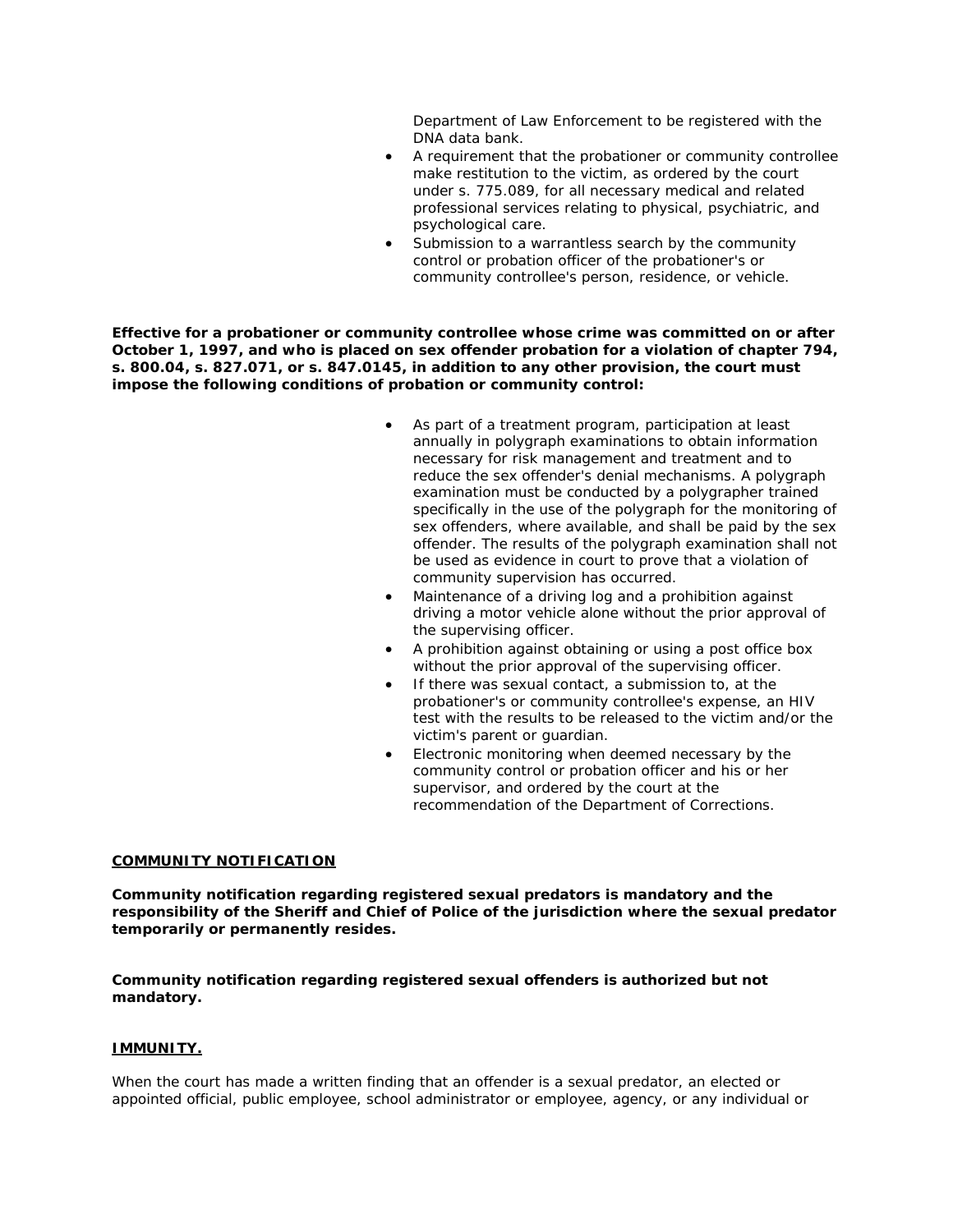entity acting at the request or upon the direction of any law enforcement agency is immune from civil liability for damages resulting from the release of information.

The Department of Corrections, the Department of Highway Safety and Motor Vehicles, the Department of Law Enforcement, personnel of those departments, and any individual or entity acting at the request or upon the direction of those departments are immune from civil liability for damages for good-faith compliance with sexual offender and predator laws, and shall be presumed to have acted in good-faith in compiling, recording, reporting, or providing information. The presumption of good-faith is not overcome if technical or clerical errors are made by the DC, DHSMV, FDLE, personnel of those departments, or any individual or entity acting at the request or upon the direction of those departments in compiling, recording, reporting, or providing information, or, if the information is incomplete or incorrect because the information has not been provided by a person or agency required to provide the information, or because the information was not reported or was falsely reported.

## **Misuse and Falsification of Information**

Any person who misuses public records information relating to a sexual predator or a sexual offender, as to secure a payment from such a predator or offender; who knowingly distributes or publishes false information relating to such a predator or offender which the person misrepresents as being public records information; or who materially alters public records information with the intent to misrepresent the information, including documents, summaries of public records information provided by law enforcement agencies, or public records information displayed by law enforcement agencies on web sites or provided through other means of communication, commits a **misdemeanor of the firstdegree**, punishable as provided in s. 775.082 or s. 775.083.

# 1. **Services For The Public**

FDLE will make information on sexual predators and sexual offenders readily available to the public by:

- posting the predators/offenders and their photographs on the Internet,
- by maintaining a toll-free telephone line for the public to use to inquire whether an individual is a sexual predator or sexual offender, and
- by making informational flyers and brochures on sexual predators and sexual offenders available to the public.

Florida Department of Law Enforcement

Sexual Offender/Predator Unit

P.O. Box 1489

Tallahassee, FL 32302-1489

#### **www.fdle.state.fl.us**

**1-888-FL Predator**